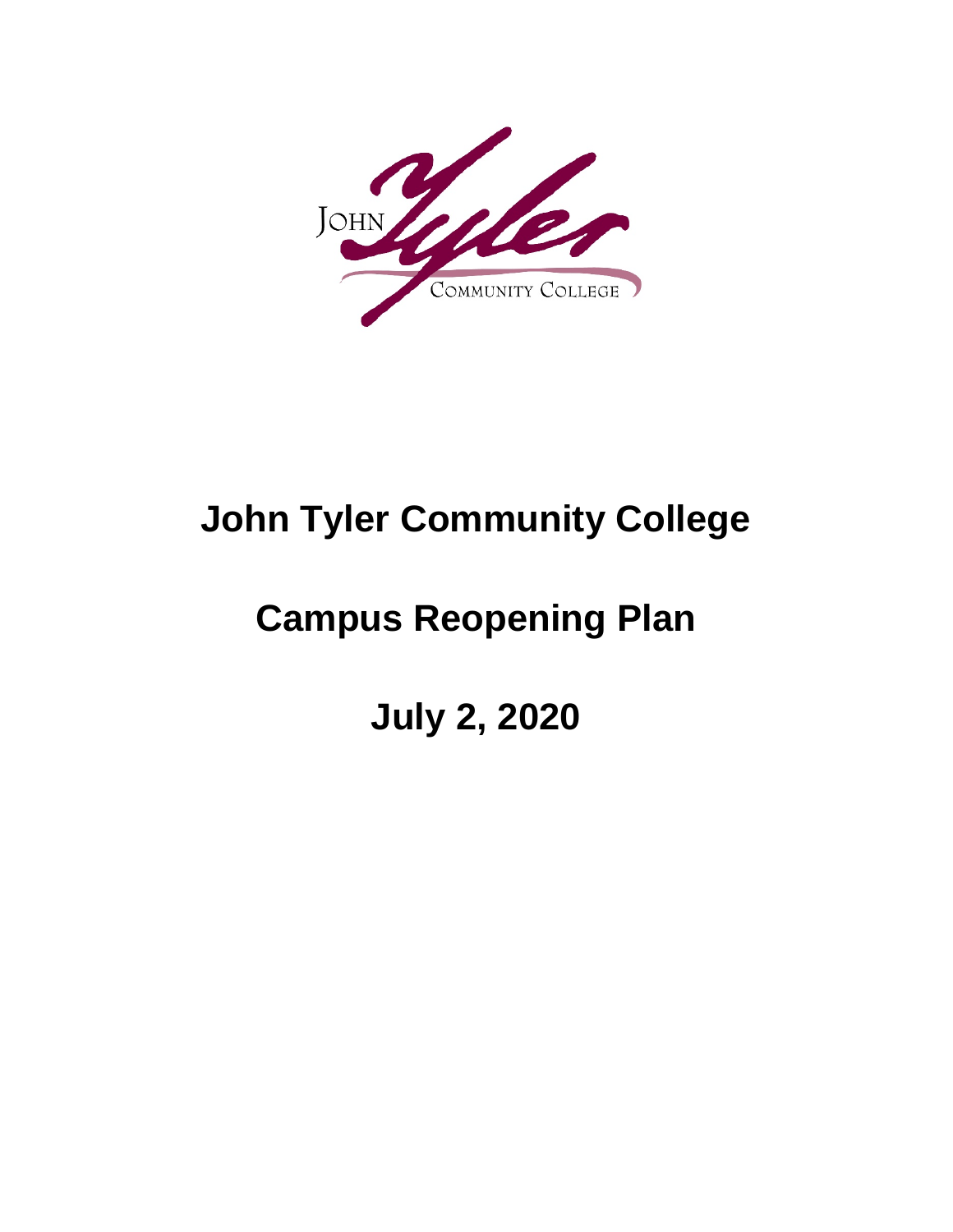# Table of Contents

# Table of Contents

| 2. Contact information and procedures for reaching the local health department4                                                                                                                                                                                                                                    |  |
|--------------------------------------------------------------------------------------------------------------------------------------------------------------------------------------------------------------------------------------------------------------------------------------------------------------------|--|
|                                                                                                                                                                                                                                                                                                                    |  |
| 4. Education/training of students: consider COVID-19 prevention education as part of student                                                                                                                                                                                                                       |  |
|                                                                                                                                                                                                                                                                                                                    |  |
|                                                                                                                                                                                                                                                                                                                    |  |
| c) Restrict occupancy/stagger use of communal, shared spaces such as lounges, exercise rooms, etc.<br>To ensure physical distancing. Occupancy must be consistent with any active executive orders7                                                                                                                |  |
| d) Limitations on size of gatherings and/or strict physical distancing to be in place during gatherings 8                                                                                                                                                                                                          |  |
| e) Strategies for food/dining services should be consistent with plans to optimize physical distancing.<br>Implement engineering controls including: limiting the number of diners or other methods of crowd<br>control, appropriate spacing between tables, eliminating buffet-style or self-serve food, and take |  |
|                                                                                                                                                                                                                                                                                                                    |  |
| a) Cleaning and disinfection protocols to include frequently touched surfaces; transport vehicles;<br>schedules for increased cleaning, routine cleaning, and disinfection; ensuring adequate cleaning                                                                                                             |  |
|                                                                                                                                                                                                                                                                                                                    |  |
| c) Minimize shared objects and ensure adequate supplies to minimize sharing to the extent possible                                                                                                                                                                                                                 |  |
|                                                                                                                                                                                                                                                                                                                    |  |
|                                                                                                                                                                                                                                                                                                                    |  |
| a) Policy options to support those at higher risk for severe illness to mitigate their exposure risk (e.g.                                                                                                                                                                                                         |  |
| b) Implement flexible sick leave policies and practices that enable faculty, staff and students to stay                                                                                                                                                                                                            |  |
|                                                                                                                                                                                                                                                                                                                    |  |
|                                                                                                                                                                                                                                                                                                                    |  |
| 10. Partnership and communication/information sharing with the local community, health systems and                                                                                                                                                                                                                 |  |
|                                                                                                                                                                                                                                                                                                                    |  |
| a) Plans submitted by each institution should include information on how it intends to teach/reinforce                                                                                                                                                                                                             |  |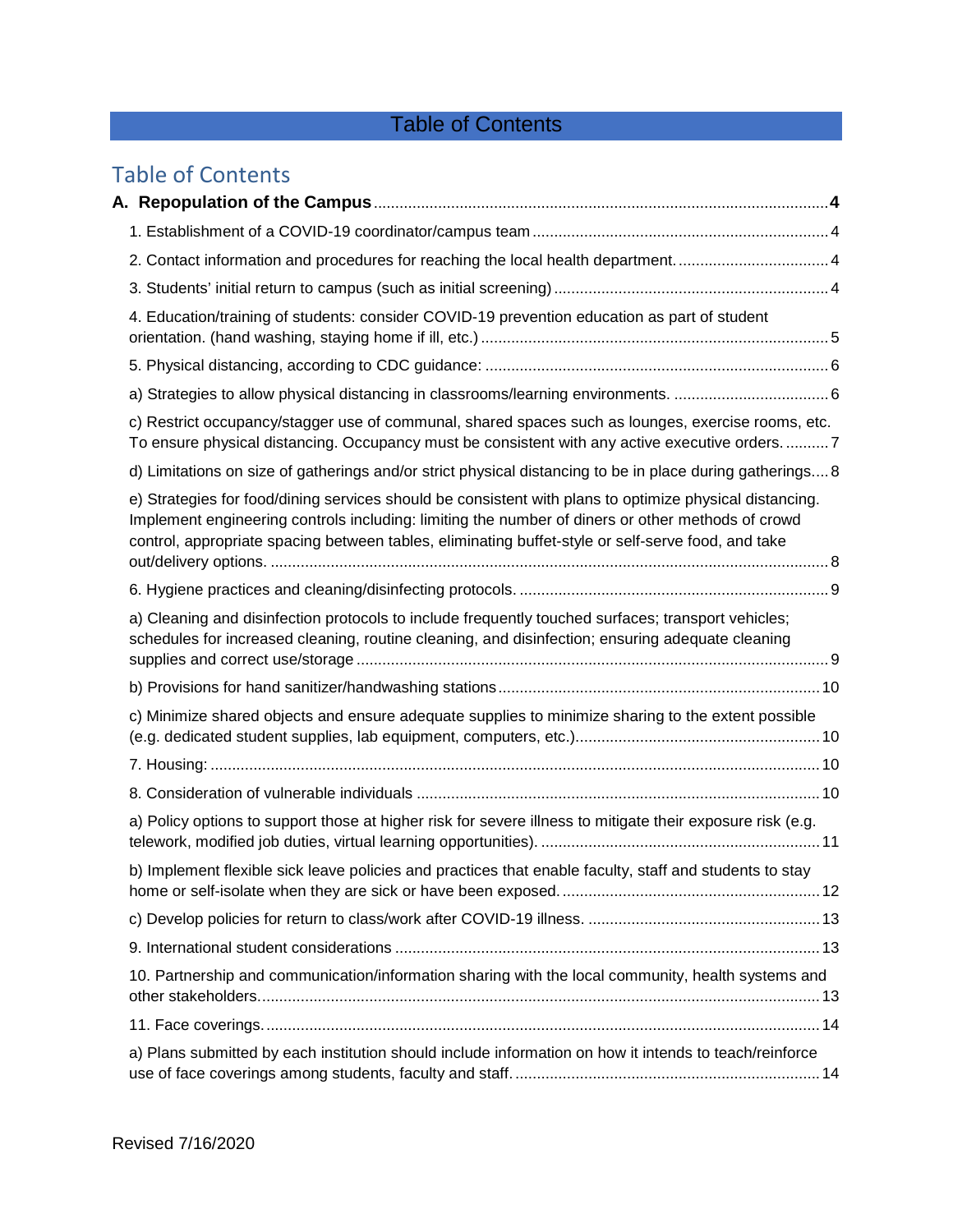| b) For faculty cloth face coverings should be worn in times when at least six feet physical distancing                                                                                                                                                                                                                        |  |
|-------------------------------------------------------------------------------------------------------------------------------------------------------------------------------------------------------------------------------------------------------------------------------------------------------------------------------|--|
| c) Students should be encouraged to wear cloth face coverings in times when at least six feet of                                                                                                                                                                                                                              |  |
| d) Institutions should consider adopting relevant business-sector guidance for staff regarding the use of<br>face coverings (e.g. fitness center, dining, student services, etc.). Face coverings should be worn in<br>public facing areas and in office spaces where six feet of physical distance cannot be maintained.  18 |  |
|                                                                                                                                                                                                                                                                                                                               |  |
|                                                                                                                                                                                                                                                                                                                               |  |
|                                                                                                                                                                                                                                                                                                                               |  |
|                                                                                                                                                                                                                                                                                                                               |  |
| d) SHS facility considerations such as waiting areas, signage, environmental management/cleaning, IT                                                                                                                                                                                                                          |  |
| e) SHS administrative/staff considerations such as PPE, employee health program protocols,                                                                                                                                                                                                                                    |  |
| f) SHS patient care considerations such as online appointments, strategies to limit shared objects (e.g.<br>pens, keypads), triage protocols, screening forms, patient screening procedures (e.g. for                                                                                                                         |  |
| 13. Large events, including athletic events, and others such as ceremonies or performances 20                                                                                                                                                                                                                                 |  |
|                                                                                                                                                                                                                                                                                                                               |  |
|                                                                                                                                                                                                                                                                                                                               |  |
|                                                                                                                                                                                                                                                                                                                               |  |
| 1. Daily health screening questions and/or other health monitoring approaches that can be used to                                                                                                                                                                                                                             |  |
| 2. Campus level syndromic (disease) surveillance using electronic health record data or other disease                                                                                                                                                                                                                         |  |
| 3. Establishment of a testing strategy. Testing strategies should consider testing for all students, faculty<br>or staff with symptoms and access to testing for close contacts of cases as recommended by public<br>health. Institutions may consult with their local health department, local health systems and other      |  |
|                                                                                                                                                                                                                                                                                                                               |  |
|                                                                                                                                                                                                                                                                                                                               |  |
|                                                                                                                                                                                                                                                                                                                               |  |
|                                                                                                                                                                                                                                                                                                                               |  |
| 4. Partnership with local health systems to assure care for symptomatic individuals as needed. (e.g. a                                                                                                                                                                                                                        |  |
| D. Shutdown Considerations If Necessitated by Severe Conditions and/or Public Health                                                                                                                                                                                                                                          |  |
| 1. Plans regarding the criteria and process for campus dismissals or shutdowns. Decisions regarding                                                                                                                                                                                                                           |  |

[dismissals and shutdowns should be made in consultation with local and state public health officials.](#page-26-2) 26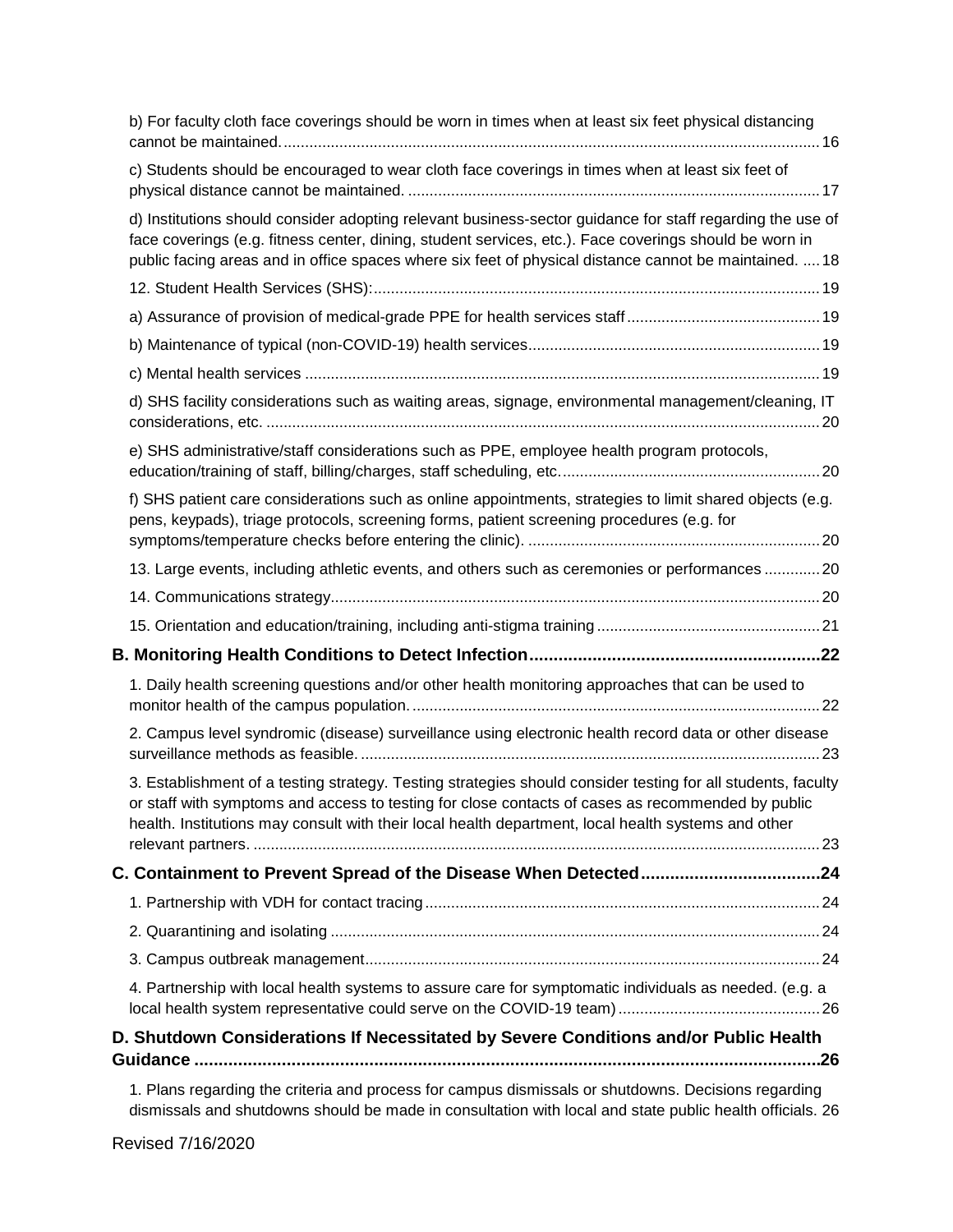| 2. Nature of reduced campus activity in the event of severe conditions/public health direction or |  |
|---------------------------------------------------------------------------------------------------|--|
|                                                                                                   |  |
| 3. Considerations regarding student health and safety on campus versus returning home27           |  |
|                                                                                                   |  |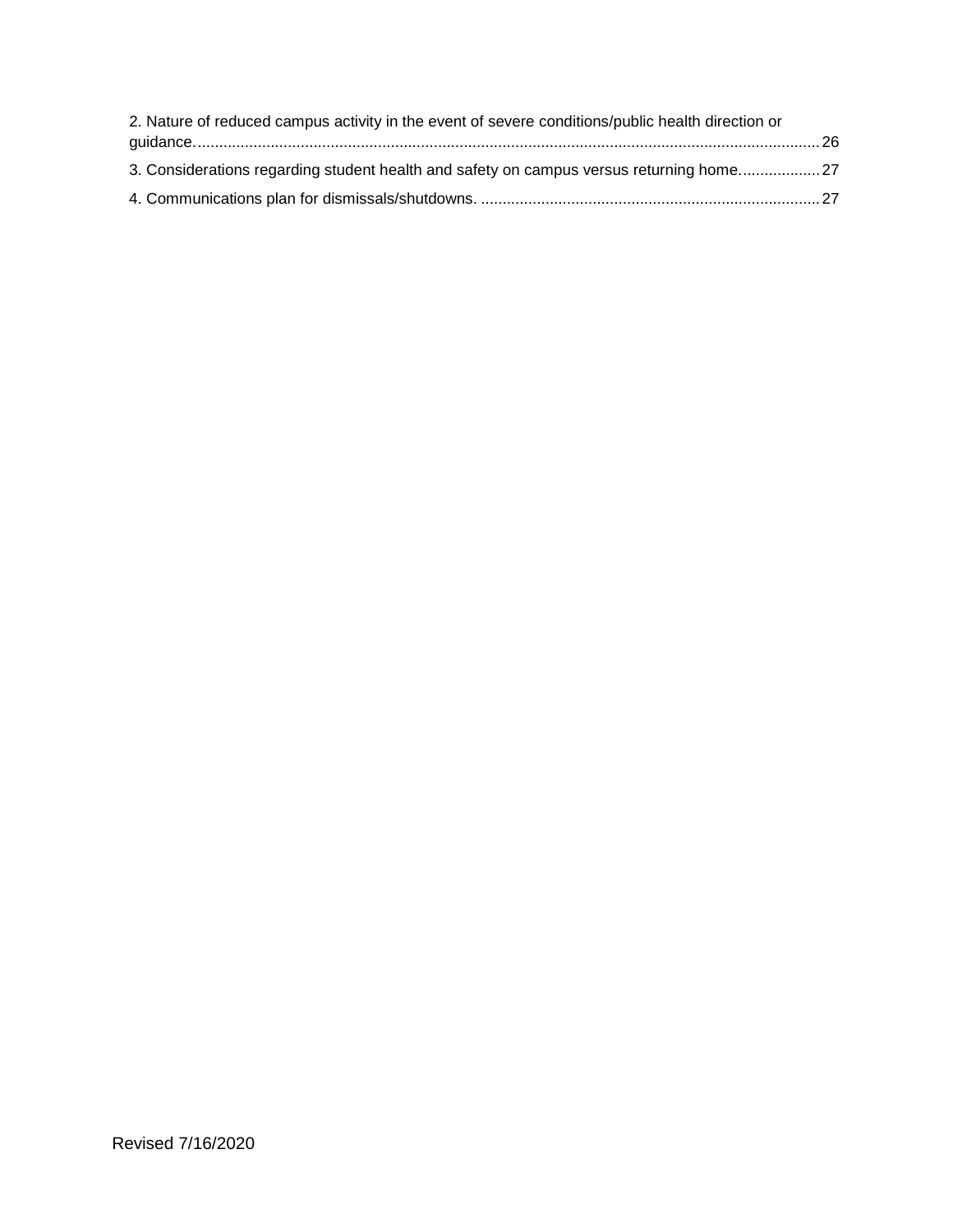# <span id="page-4-0"></span>**A. Repopulation of the Campus**

#### <span id="page-4-1"></span>**1. Establishment of a COVID-19 coordinator/campus team**

John Tyler Community College (JTCC) established a COVID-19 Operations Task Force on March 18, 2020. The team is comprised of the following college personnel:

- Ted Raspiller, President
- Susan Grinnan, Vice President of Administration
- Bill Fiege, Vice President, Learning and Student Success
- Rachel Biundo, Vice President, Institutional Advancement
- Elizabeth Creamer, Vice President, Workforce Development and Credential Attainment
- Chip Kramer, Director of Facilities Operations and Safety
- Tanya Brown, Assistant Director of College Safety and Security
- Holly Walker, Public Relations Manager
- Fred Taylor, Director, Governmental and Administrative Services

JTCC is committed to compliance with all directives of the Commonwealth of Virginia, the Centers for Disease Control (CDC) and the Virginia Department of Health. The health of our campus community members is a priority. The college will take the steps outlined in this plan to support the health and safety of our campus community. No guarantees of safety are implied in this plan. Every person on JTCC's campus should cooperate with the guidance, protocols, and procedures established in this plan.

#### <span id="page-4-2"></span>**2. Contact information and procedures for reaching the local health department.**

The Assistant Director of College Safety & Security will contact the local health department located in the county or city in which the student, employee, contractor or visitor resides. The correct health department contact will be determined using the Virginia Department of Health (VDH) health department locator tool a[t](http://www.vdh.virginia.gov/health-department-locator) [www.vdh.virginia.gov/health-department-locator.](http://www.vdh.virginia.gov/health-department-locator) 

#### <span id="page-4-3"></span>**3. Students' initial return to campus (such as initial screening)**

#### **Before their first trip to campus:**

All students must complete a Student Health Safety Agreement on Canvas (the college's online learning system), acknowledging they understand and will follow the college's COVID-19 safety protocols. The protocols outlined on the form include protocols for face coverings/masks, social distancing, the conditions under which they should not come to campus, self-assessments, and other college guidance.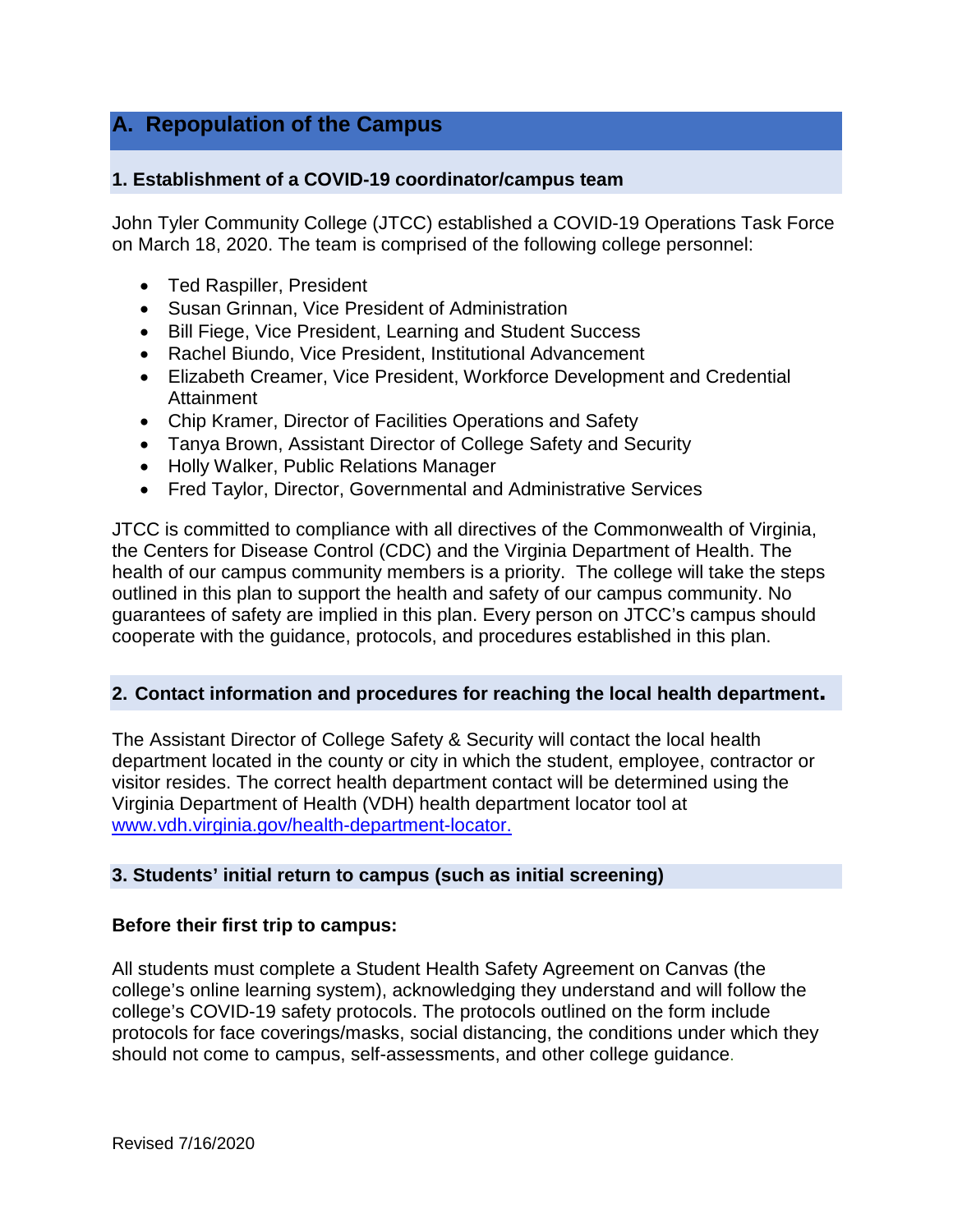#### **Once the initial form is completed:**

For subsequent trips to college and before they arrive on campus, students should perform a self-assessment by asking themselves the following questions:

- Am I sick?
- Do I have symptoms consistent with COVID-19?
- Have I been tested for COVID-19 and are awaiting test results?
- Have I recently tested positive for COVID-19?
- Have I been exposed to someone who has tested positive for COVID-19?
- Have I returned from international travel within the last 14 days?

If any of the above questions can be answered with "yes", the student should not come to campus or should leave if already on site. The student should then contact the Dean of Students (Sandra Kirkland) for guidance.

John Tyler Community College does not have campus housing or health services on campuses.

# <span id="page-5-0"></span>**4. Education/training of students: consider COVID-19 prevention education as part of student orientation. (hand washing, staying home if ill, etc.)**

JTCC will use multiple methods to communicate information and to educate students about COVID-19 prevention, including:

- Emails to students
- The college's COVID-19 web page [\(www.jtcc.edu/covid-19\)](http://www.jtcc.edu/covid-19)
- Statements on class syllabi
- New Student Orientation sessions
- Posts on JTCC's social media sites
- Informational signs posted on throughout campus
- Messages shared on electronic bulletin boards located inside campus buildings
- Verbal reminders

The college will use the communication channel most conducive to the topic being covered.

JTCC will address a number of topics, including but not limited to the college's safety requirements and COVID-19 contacts; COVID-19 symptoms; how to protect oneself and others from the virus; face coverings/masks information; social distancing; hand hygiene; when to stay home and who to contact if sick or possibly exposed to COVID-19; how to find a COVID-19 testing site; and the importance of cleaning and disinfecting.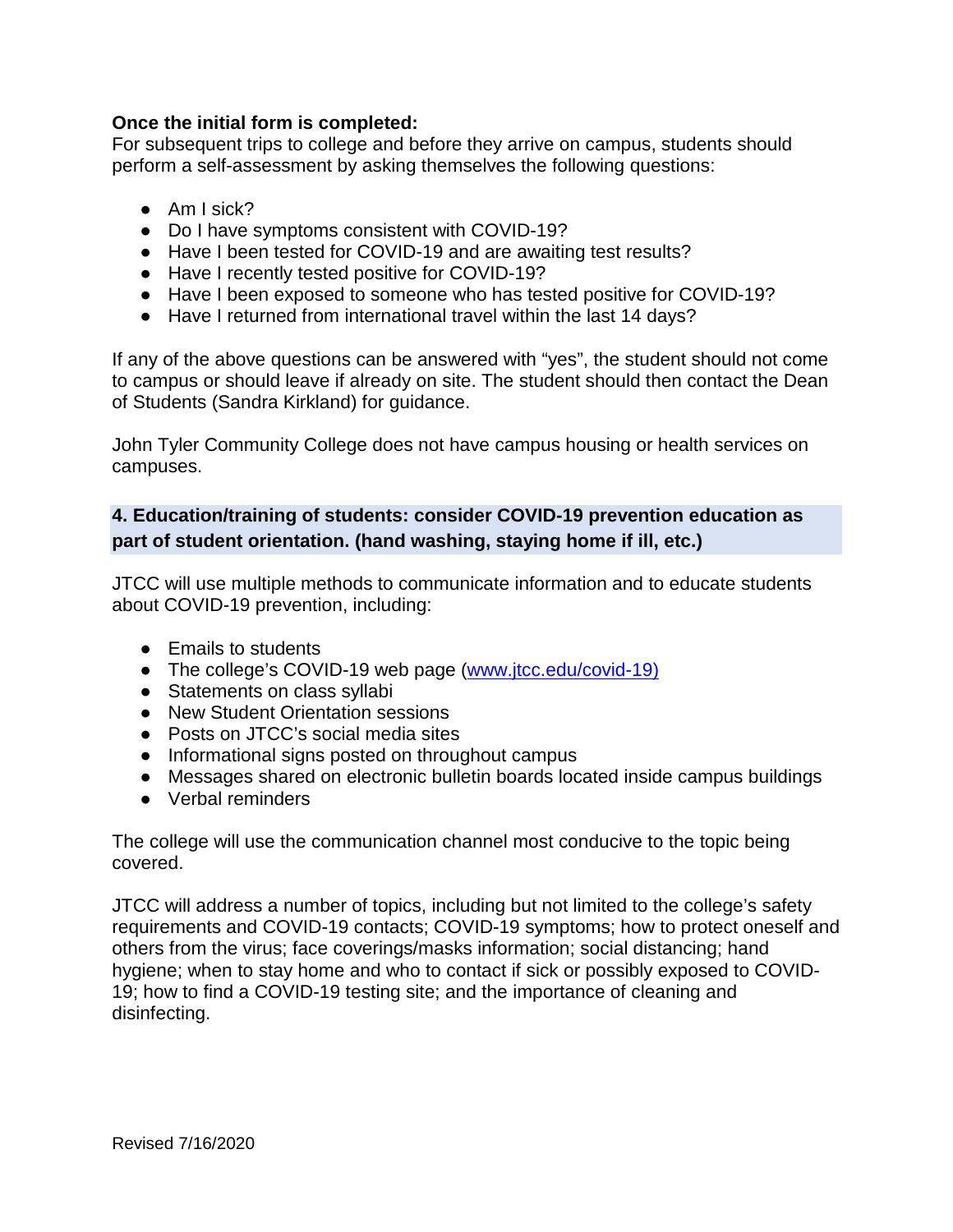### <span id="page-6-0"></span>**5. Physical distancing, according to CDC guidance:**

According to the CDC, social distancing, maintaining space between people, "is one of the best tools we have to avoid being exposed to this virus and slowing its spread [\(www.cdc.gov/coronavirus/2019-ncov/prevent-getting-sick/social-distancing.html\).](https://www.cdc.gov/coronavirus/2019-ncov/prevent-getting-sick/social-distancing.html) Until further notice, everyone on JTCC's campuses will practice social distancing. Individuals should maintain a minimum distance of six feet (about two arms' lengths) from each other in all offices, classrooms, and shared spaces on campus. The number of individuals allowed in classrooms, offices, and other areas on campus will be determined using social distancing measurements and the size of the space. Some areas of the campus may be closed due to spacing constraints that prevent adequate social distancing.

#### <span id="page-6-1"></span>**a) Strategies to allow physical distancing in classrooms/learning environments.**

JTCC Classrooms (including, computer labs, large lecture halls, and auditoriums):

- Class cap sizes will be based on social distancing guidelines.
- All seats to be used in class will be arranged with at least six feet between them.
- When possible, the student seated closest to the entrance will be at least six feet away from the door and from the pathway for students to get to their seats.
- Faculty will assign seats at the first class period and take roll each meeting.
- Instructors should remain seven feet away from the first row of student seats, or they must wear a mask while teaching.
- Students requiring ADA accommodations should work with the ADA Accessibility Disability Services Coordinator to arrange seating for any adaptive equipment needs. The location must be six feet away from other student seating.

#### **b) Social distancing considerations outside the classroom**

Face coverings/masks are to be worn, unless an exception for medical reasons has been granted, inside all campus buildings. Face coverings/masks are also to be worn outdoors if social distancing cannot be maintained.

In places where lines for services tend to form or where people need to stand in order to get assistance, floor decals will be placed to mark appropriate social distancing spacing between people (minimum distance of six feet). Even when the floor is not marked, students, employees, contractors and visitors on campus should maintain six feet or more between themselves and others whether inside campus buildings or in outdoor spaces on campus.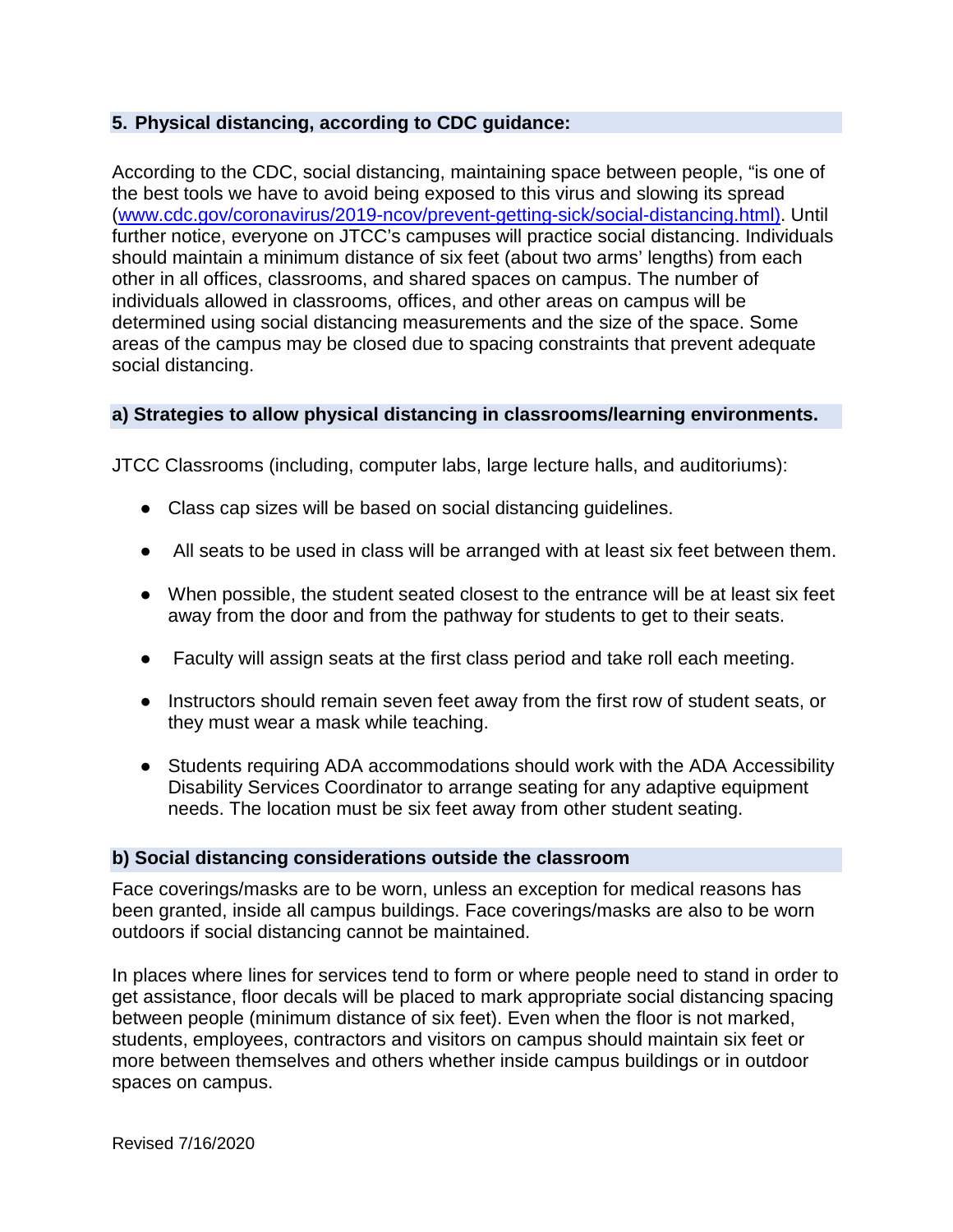Members of the college community are advised to avoid stopping to talk when passing by others in smaller spaces such as hallways, stairwells, and restrooms and to be mindful of other when in spaces such as restrooms and elevators.

The maximum size of gatherings at JTCC will be based on the current phase restrictions outlined in the Governor's Forward Virginia Blueprint guidelines as long as minimum social distancing standards can be met. JTCC reserves the right to impose lower limits than outlined in the Governor's plan if the size of spaces used for gatherings on campus cannot accommodate minimum social distancing requirements.

Employees and students should only hold face-to-face meetings on JTCC's campuses if minimum social distancing standards between participants can be met. Participants in face-to-face meetings should wear masks unless they've received an exception due to medical reasons from the Dean of Students Office or the Human Resources Office. Virtual meeting formats, such as Zoom, and conference calls are encouraged and should be used when social distancing standards cannot be met.

<span id="page-7-0"></span>**c) Restrict occupancy/stagger use of communal, shared spaces such as lounges, exercise rooms, etc. To ensure physical distancing. Occupancy must be consistent with any active executive orders.**

- **High Touch Surfaces:** High touch surfaces around the campuses will be disinfected throughout the day by cleaning crews.
- **Gyms:** JTCC's gyms on both campuses will be closed until further notice.
- **Student Communal Spaces:** JTCC's student lounges and communal spaces on both campuses will be closed or restricted, when social distancing cannot be accommodated. Signs outlining restrictions and rules will be posted in all student communal areas.
- **Food Services/Vending Machines:**
	- The cafe at JTCC's Midlothian Campus will be closed until further notice.
	- Social distancing protocols will be followed at the Chester grab and go, and signs will be posted.
	- Vending machines and public microwaves will be available for use, with hand sanitizer located next to machines.

#### ● **Student Support Services:**

○ JTCC's student support services on both campuses will be opened with limited occupancy and seating, based on social distancing guidelines. Current and prospective students will be strongly encouraged to make appointments for services requiring staff support (testing, tutoring, advising, financial aid, etc.). Walk-in services will be available on a space available basis and following all social distancing guidelines.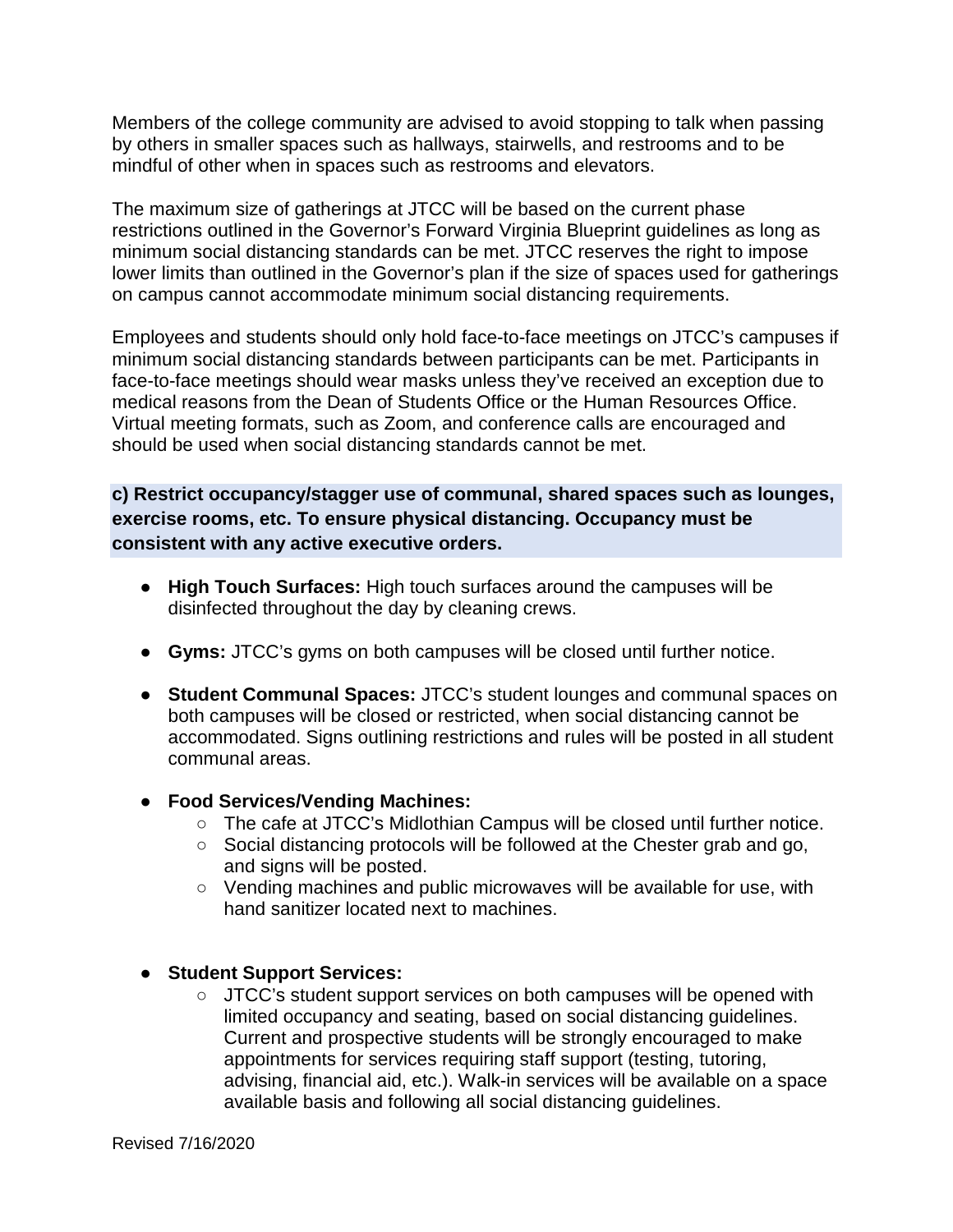- Services will also be available remotely.
- Plexiglass barriers may be installed at front-facing service counters.
- Seating will be arranged at a minimum of six feet apart to accommodate for social distancing guidelines.
- Floor decals, noting social distancing spacing, will be installed in areas where lines tend to form and, when necessary, where people enter work areas for services.
- Face coverings will be required.
- Library quests will not be allowed in the stacks until further notice. Library staff will retrieve books when needed.
- Enclosed study rooms will be limited to one person, by appointment.

#### ● **Employee Workspaces, Break Rooms and Kitchens:**

- Social distancing practices will be observed.
- In open work areas or offices with shared spaces, plexiglass barriers temporary desktop barriers, and staggered employee work schedules, as well as staggered break and lunch schedules may be implemented to meet social distancing requirements.
- Plexiglass barriers may be installed at front-facing service and receptionist desks.
- $\circ$  Floor decals, noting social distancing spacing, will be installed in areas where lines tend to form and, when necessary, where people enter work areas for services.
- Supplies for disinfecting offices and shared equipment, including microwaves and refrigerators in office kitchens/break rooms, will be available through the Central Store. Employees are expected to wipe down their personal workspace and shared equipment after use.

# <span id="page-8-0"></span>**d) Limitations on size of gatherings and/or strict physical distancing to be in place during gatherings.**

The maximum size of gatherings at JTCC will be based on the current phase restrictions outlined in the Governor's Forward Virginia Blueprint guidelines. JTCC reserves the right to impose lower limits than outlined in the Governor's plan if the size of spaces used for gatherings on campus cannot accommodate minimum social distancing requirements.

<span id="page-8-1"></span>**e) Strategies for food/dining services should be consistent with plans to optimize physical distancing. Implement engineering controls including: limiting the number of diners or other methods of crowd control, appropriate spacing between tables, eliminating buffet-style or self-serve food, and take out/delivery options.**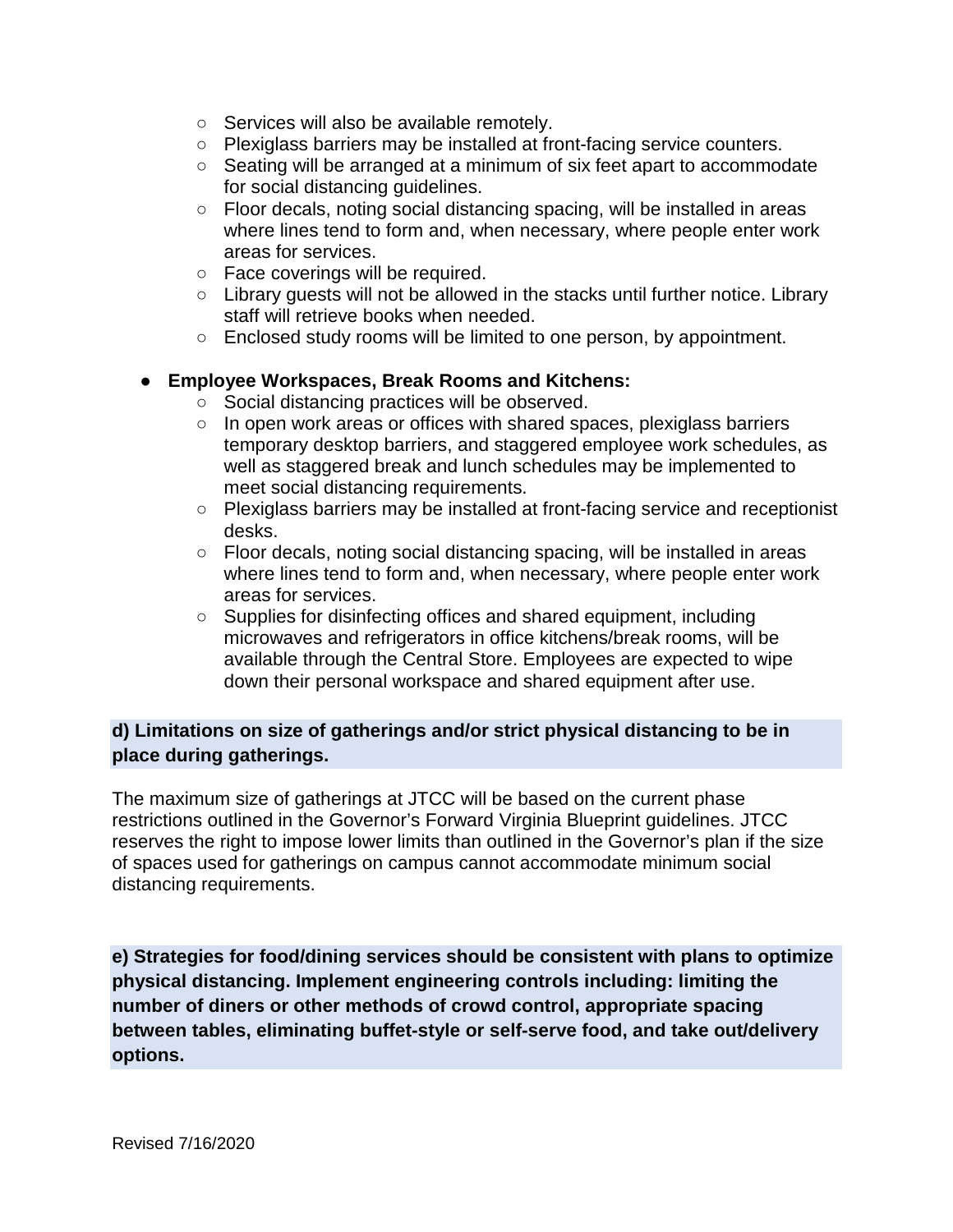JTCC's campuses do not have cafeterias. The college offers on-campus food services through a cafe (Midlothian Campus); grab and go services at the Chester Campus Bookstore; and vending machines on both campuses.

- The cafe at JTCC's Midlothian Campus is closed until further notice.
- Social distancing protocols will be followed at the Chester grab and go. Floor decals marking six-foot spacing and informational signs will be posted.
- Vending machines and public microwaves will be available for use, with hand sanitizer located next to machines.

#### <span id="page-9-0"></span>**6. Hygiene practices and cleaning/disinfecting protocols.**

JTCC will follow CDC guidance for its cleaning and disinfecting protocols.

<span id="page-9-1"></span>**a) Cleaning and disinfection protocols to include frequently touched surfaces; transport vehicles; schedules for increased cleaning, routine cleaning, and disinfection; ensuring adequate cleaning supplies and correct use/storage**

- The number of custodial staff on campus and the time of day during which they work will be determined by the number of people expected on campus.
- The increased number of associates will provide enough resources to disinfect high touch surfaces. The day associates will mainly focus on disinfecting high touch surfaces and maintaining cleanliness standards. The evening associates perform cleaning responsibilities that include, but are not limited to cleaning and disinfecting of restrooms, offices, classrooms, and common areas.
- Staff, faculty, and students will be responsible for disinfecting their work spaces throughout the day utilizing sanitizing wipes provided by JTCC.
- As part of the janitorial services contract, Goodwill is required to provide the necessary cleaning supplies for their associates. JTCC began ordering and storing additional cleaning supplies as early as March. JTCC has established an inventory control system to track the ordering and inventory levels of cleaning supplies to ensure additional inventory is ordered and received prior to current stock being exhausted.
- Any employee, vendor or contractor that uses cleaning supplies receives Hazardous Communication training, which includes information pertaining to SDS sheets, proper usage and storage, as well as what PPE is required.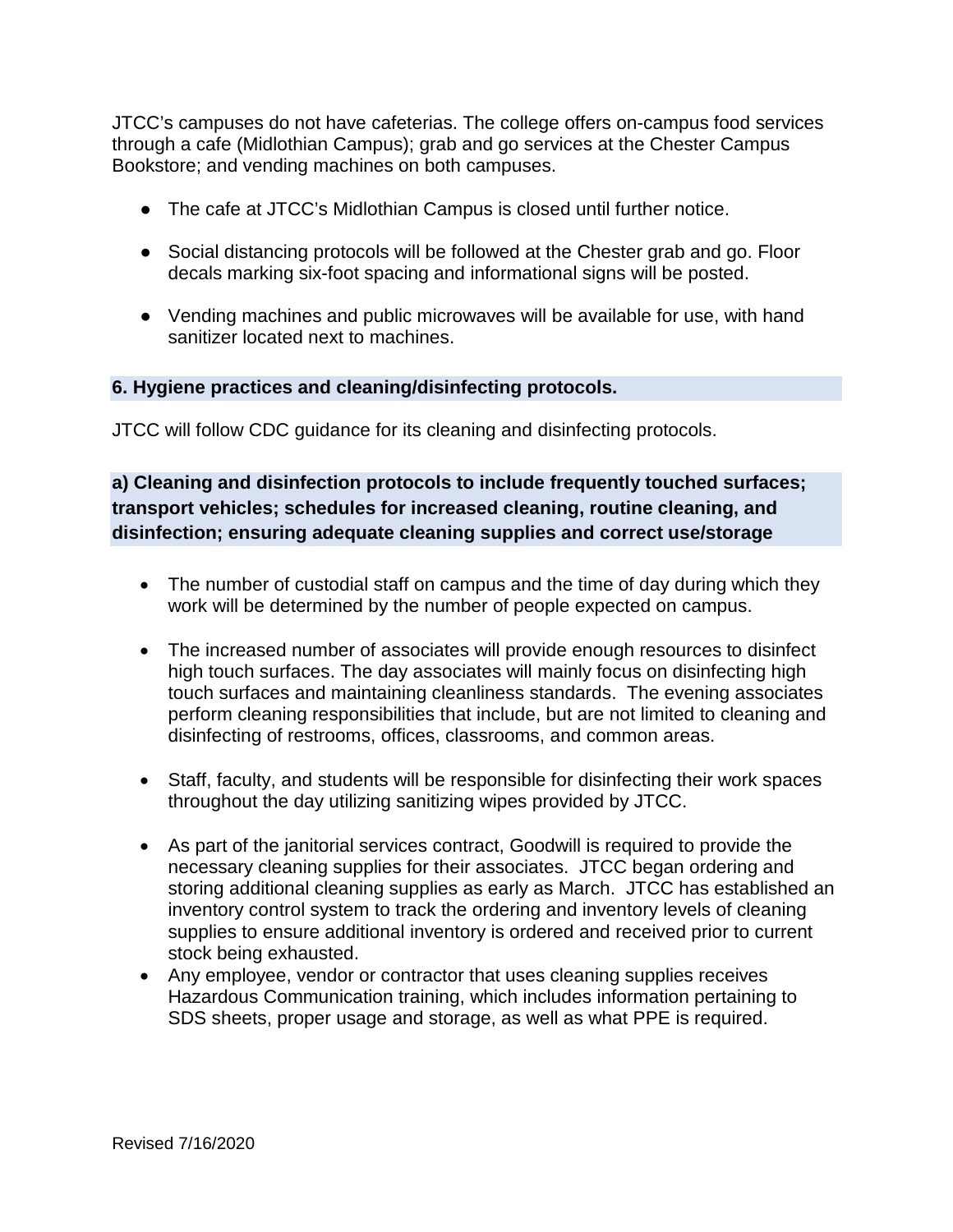#### <span id="page-10-0"></span>**b) Provisions for hand sanitizer/handwashing stations**

Hand sanitizer stations have been placed inside all building entrances and exits as well as in high traffic areas such as student lounges, libraries, and major corridor intersections. Every classroom and office suite will also be provided with hand sanitizer stations and disinfecting wipes.

<span id="page-10-1"></span>**c) Minimize shared objects and ensure adequate supplies to minimize sharing to the extent possible (e.g. dedicated student supplies, lab equipment, computers, etc.).**

The college is providing pens for one time use within student service offices.

When students receive equipment within areas such as science labs, skilled trades courses, healthcare labs, computer labs, etc., it should be appropriately disinfected by the individual using it before beginning the activity.

Equipment will be disinfected by the user after each class session.

The college will provide disinfecting supplies.

#### <span id="page-10-2"></span>**7. Housing:**

Not applicable to JTCC

#### <span id="page-10-3"></span>**8. Consideration of vulnerable individuals**

JTCC follows CDC guidelines for identifying populations vulnerable to severe illness from COVID-19. Currently, these populations include older adults, especially those over 65, and people of any age with underlying medical conditions. JTCC also follows CDC guidelines for identifying those who may need to take extra precautions due to other factors, as outlined at: [www.cdc.gov/coronavirus/2019-ncov/need-extra](file://jtcc.vccs.edu/dfs/group/dof/VP%20Office%20Files/COVID%2019%20Information%20and%20Policies/www.cdc.gov/coronavirus/2019-ncov/need-extra-precautions/index.html.)[precautions/index.html.](file://jtcc.vccs.edu/dfs/group/dof/VP%20Office%20Files/COVID%2019%20Information%20and%20Policies/www.cdc.gov/coronavirus/2019-ncov/need-extra-precautions/index.html.)

In addition to accommodations provided in accordance with the ADA, John Tyler Community College provides alternative work arrangements for employees in response to public health emergency guidance when it will enable the performance of the employee's essential functions and when doing so does not create an undue hardship to the institution. This agreement will automatically expire when the public health emergency ends or upon 30 days notice.

Employees who are requesting alternative work arrangements must complete and submit the COVID-19 Alternate Work Arrangement Request along with designated supporting documentation to the Department of Human Resources at [hrhelpdesk@jtcc.edu.](file://jtcc.vccs.edu/dfs/group/dof/VP%20Office%20Files/COVID%2019%20Information%20and%20Policies/hrhelpdesk@jtcc.edu.)

Revised 7/16/2020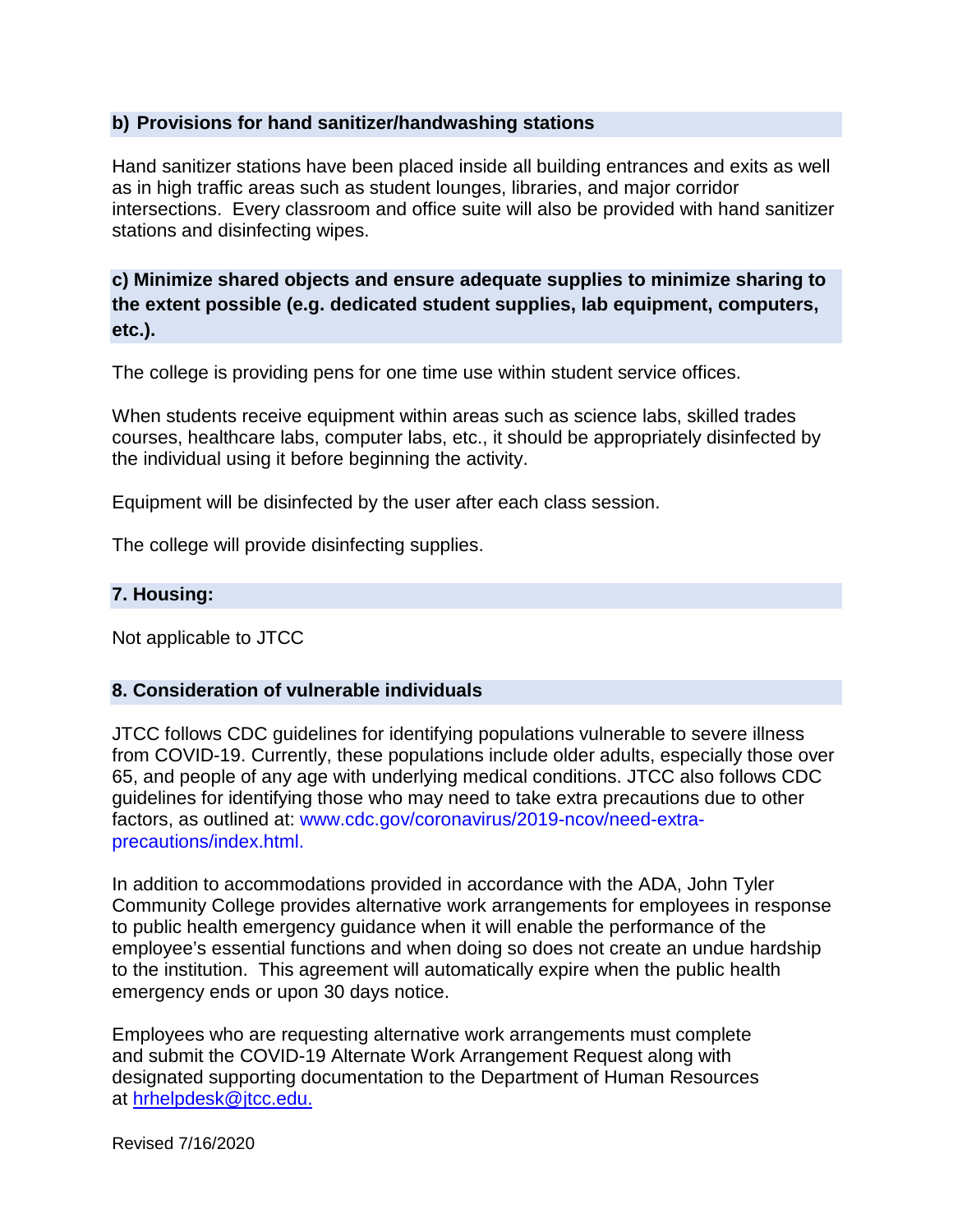- A confidential interactive discussion with Human Resources is encouraged for employees who are seeking reasonable accommodations.
- If more information is needed, the institution may request that you ask your health care provider to confirm your disability and/or the need for the requested alternative work arrangements.
- It is your responsibility to ensure that your health care provider statement or other supporting documentation is returned to the Department of Human Resources.
- You are not required to disclose to your immediate supervisor the medical basis for a requested alternative work arrangement. Medical records are confidential and maintained in the Department of Human Resources only.

To request assistance with the process or form, please contact Human Resources at (804)706-5036 or [hrhelpdesk@jtcc.edu.](file://jtcc.vccs.edu/dfs/group/dof/VP%20Office%20Files/COVID%2019%20Information%20and%20Policies/hrhelpdesk@jtcc.edu)

# <span id="page-11-0"></span>**a) Policy options to support those at higher risk for severe illness to mitigate their exposure risk (e.g. telework, modified job duties, virtual learning opportunities).**

Upon request, employees who are at higher risk for severe illness with COVID-19 should consult with their supervisor and/or human resources to determine appropriate working arrangements. In addition to accommodations provided in accordance with the ADA, John Tyler Community College provides alternative work arrangements for employees in response to public health emergency guidance when it will enable the performance of the employee's essential functions and when doing so does not create an undue hardship to the institution. Employees who are requesting alternative work arrangements must complete the COVID-19 Alternative Work Arrangement Request and submit this form along with designated supporting documentation to Human Resources at [hrhelpdesk@jtcc.edu.](file://jtcc.vccs.edu/dfs/group/dof/VP%20Office%20Files/COVID%2019%20Information%20and%20Policies/hrhelpdesk@jtcc.edu.%20)

This agreement will automatically expire when the public health emergency ends or upon 30 days notice. A confidential interactive discussion with Human Resources is encouraged for employees who are seeking reasonable accommodations.

- If more information is needed, the institution may request that you ask your health care provider to confirm your disability and/or the need for the requested alternative work arrangements.
- It is your responsibility to ensure that your health care provider statement or other supporting documentation is returned to the Department of Human Resources.
- You are not required to disclose to your immediate supervisor the medical basis for a requested alternative work arrangement. Medical records are confidential and maintained in the Department of Human Resources only.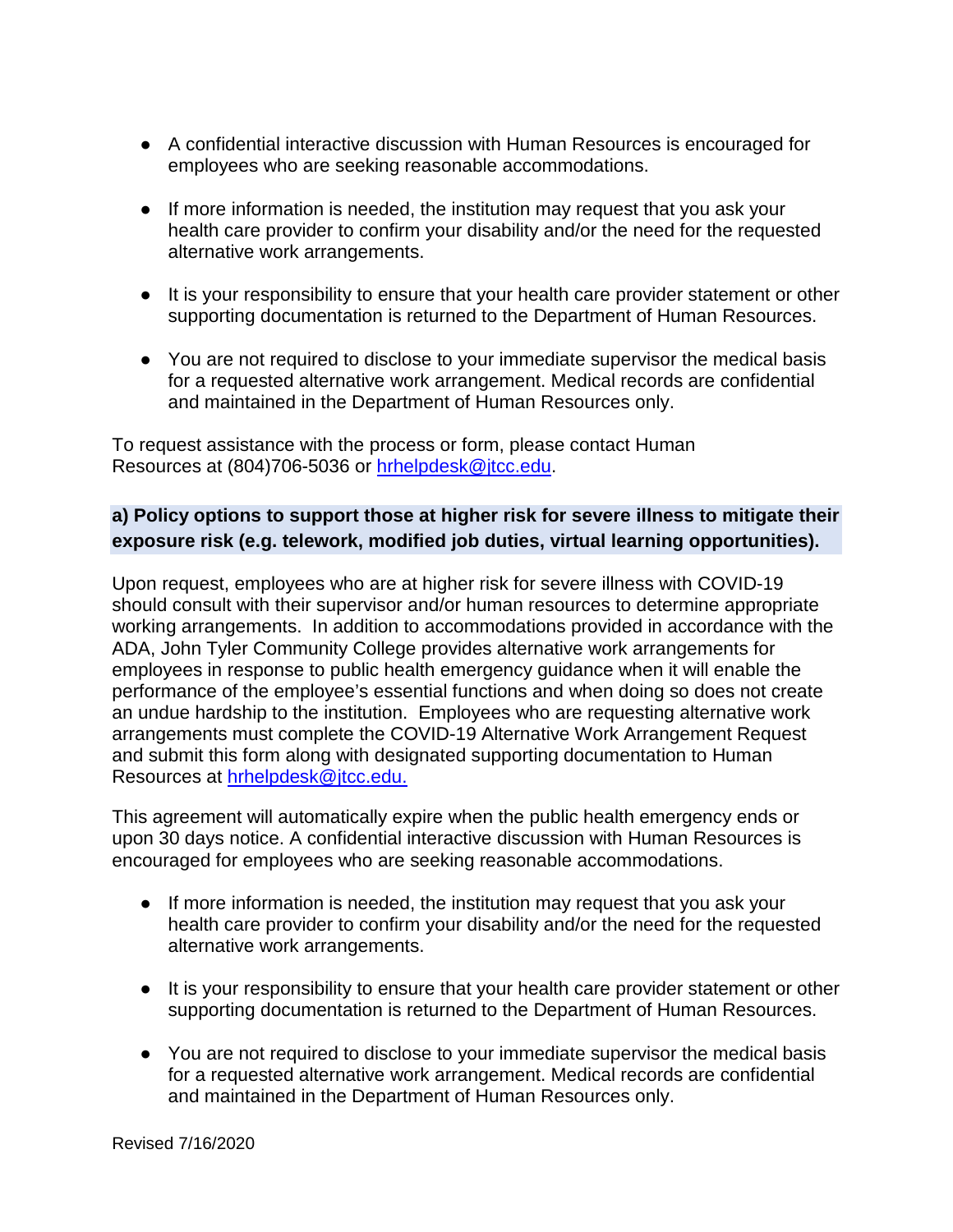To request assistance with the process or form, please contact Human Resources at (804)706-5036 or [hrhelpdesk@jtcc.edu.](file://jtcc.vccs.edu/dfs/group/dof/VP%20Office%20Files/COVID%2019%20Information%20and%20Policies/hrhelpdesk@jtcc.edu.)

#### <span id="page-12-0"></span>**b) Implement flexible sick leave policies and practices that enable faculty, staff and students to stay home or self-isolate when they are sick or have been exposed.**

When the Dean of Students (for students) or Human Resources (for employees, contractors or visitors) receives a report of a student, employee, contractor of campus visitor who's tested positive for COVID-19; has been tested for COVID-19 and is awaiting test results; has symptoms consistent with COVID-19; or has been exposed to a person who has tested positive for COVID-19, the following steps should be taken immediately.

- 1) Call the student, employee, contractor or visitor as quickly as possible.
- 2) Advise them to seek medical advice and to follow medical guidance regarding self-quarantine, isolation, and healthcare. If they need information about testing sites, direct them to the VDH testing site webpage a[t](http://www.vdh.virginia.gov/coronavirus/covid-19-testing/covid-19-testing-sites) [www.vdh.virginia.gov/coronavirus/covid-19-testing/covid-19-testing-sites.](file://jtcc.vccs.edu/dfs/group/dof/VP%20Office%20Files/COVID%2019%20Information%20and%20Policies/www.vdh.virginia.gov/coronavirus/covid-19-testing/covid-19-testing-sites.)
- 3) Remind them they will need to stay off campus until they meet the Virginia Department of Health criteria outlined a[t](http://www.vdh.virginia.gov/content/uploads/sites/182/2020/04/Home-IsolationQuarantine-Release-Graphic_FINAL.pdf) [www.vdh.virginia.gov/content/uploads/sites/182/2020/04/Home-](file://jtcc.vccs.edu/dfs/group/dof/VP%20Office%20Files/COVID%2019%20Information%20and%20Policies/www.vdh.virginia.gov/content/uploads/sites/182/2020/04/Home-IsolationQuarantine-Release-Graphic_FINAL.pdf)[IsolationQuarantine-Release-Graphic\\_FINAL.pdf,](file://jtcc.vccs.edu/dfs/group/dof/VP%20Office%20Files/COVID%2019%20Information%20and%20Policies/www.vdh.virginia.gov/content/uploads/sites/182/2020/04/Home-IsolationQuarantine-Release-Graphic_FINAL.pdf) and let them know they need to contact you to discuss their return to campus.
- 4) Assure them their name will not be disclosed.
- 5) Explain that you need to ask some questions so they college can trace others who may have been exposed while on campus and so the college can initiate decontamination procedures.
- 6) Other information to share:
	- a. For an employee

i. Discuss whether the employee has informed their manager/supervisor they will be unable to come into the office and/or work remotely

ii. Discuss telework if this is an option (depending on the employee's health and job type)

iii. Discuss leave options including Public Health Emergency Leave and the Families First Coronavirus Response Act (FFCRA).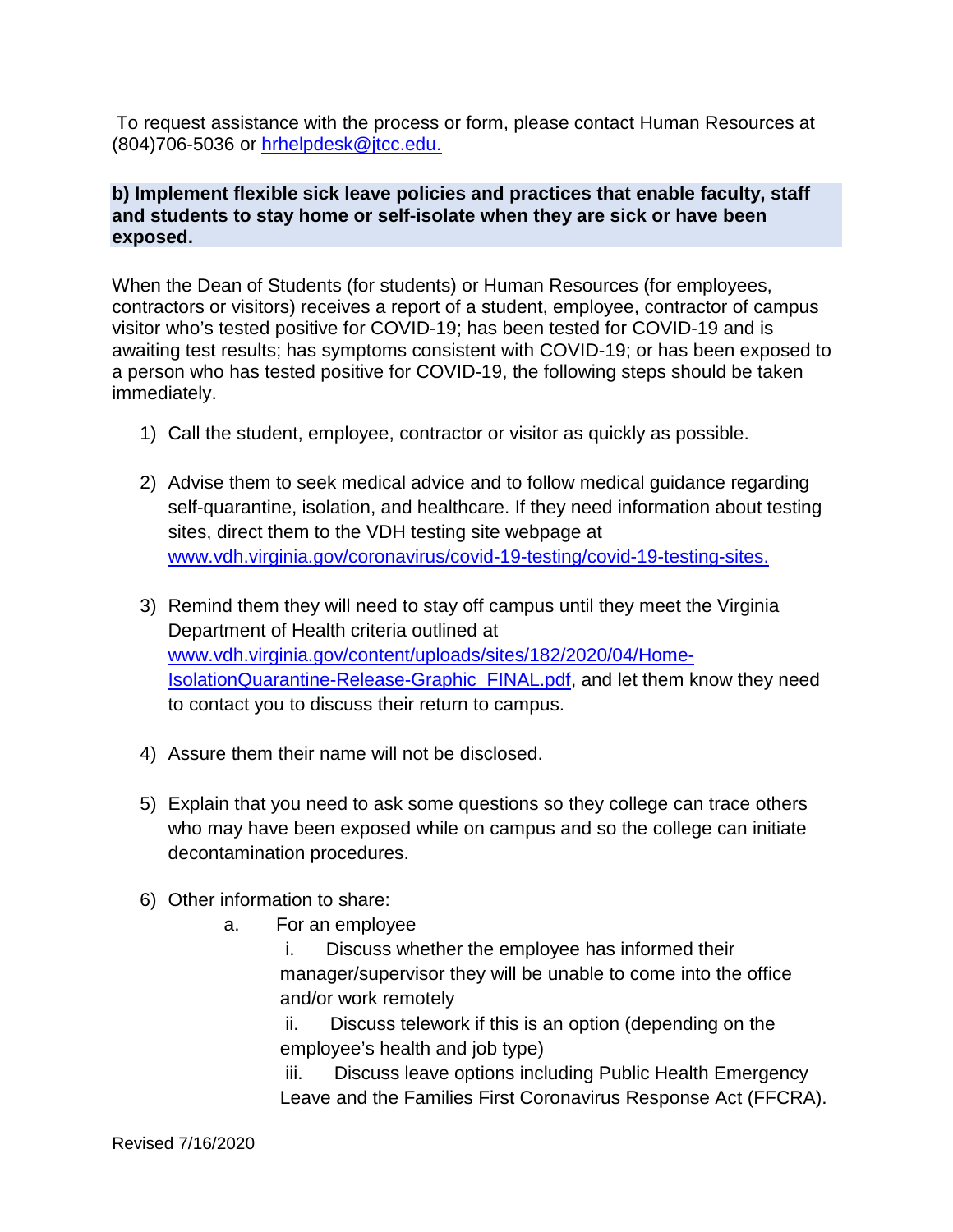#### <span id="page-13-0"></span>**c) Develop policies for return to class/work after COVID-19 illness.**

If a student, employee, contractor, or visitor has tested positive for COVID-19; has been tested for COVID-19 and is awaiting test results; has symptoms consistent with COVID-19; or has been exposed to a person who has tested positive for COVID-19 they will need to stay off campus until the Virginia Department of Health criteria outlined a[t](http://www.vdh.virginia.gov/content/uploads/sites/182/2020/04/Home-IsolationQuarantine-Release-Graphic_FINAL.pdf) [www.vdh.virginia.gov/content/uploads/sites/182/2020/04/Home-IsolationQuarantine-](file://jtcc.vccs.edu/dfs/group/dof/VP%20Office%20Files/COVID%2019%20Information%20and%20Policies/www.vdh.virginia.gov/content/uploads/sites/182/2020/04/Home-IsolationQuarantine-Release-Graphic_FINAL.pdf)[Release-Graphic\\_FINAL.pdf](file://jtcc.vccs.edu/dfs/group/dof/VP%20Office%20Files/COVID%2019%20Information%20and%20Policies/www.vdh.virginia.gov/content/uploads/sites/182/2020/04/Home-IsolationQuarantine-Release-Graphic_FINAL.pdf) can be met. Additionally, prior to returning to campus, they will need to speak with and following guidance provided by:

- For employees, contractors, and visitors; Danita Harper, Human Resources
- For students: Sandra Kirkland, Dean of Students

#### <span id="page-13-1"></span>**9. International student considerations**

JTCC is not a residential college. Its international students do not live on campus.

Any individual - student, employee, contractor, or visitor - who has travelled internationally must remain off campus for 14 days after their arrival in the U.S. and should follow CDC guidelines regarding staying at home and monitoring for symptoms [\(https://www.cdc.gov/coronavirus/2019-ncov/travelers/after-travel-precautions.html\).](https://www.cdc.gov/coronavirus/2019-ncov/travelers/after-travel-precautions.html) Employees should contact Human Resources (Danita Harper) to discuss leave or telework options. Students should contact the Dean of Students (Sandra Kirkland) to discuss options for informing instructors and continuing classes.

# <span id="page-13-2"></span>**10. Partnership and communication/information sharing with the local community, health systems and other stakeholders.**

JTCC's stakeholders include its employees; students; alumni; College Board members; Foundation Board members; Real Estate Foundation Board members; advisory committee members; business and industry partners; community partners; four-year college and university partners; donors; state and local government officials, and community members.

The college shares information with these stakeholders through emails, phone calls, the college website, the college's social media sites, phone calls/conference calls, and meetings (face-to-face and Zoom/remote meetings).

Although JTCC does not provide health services, the program heads for the college's healthcare majors, which require clinicals for students, are in direct communication with our service region's health systems.

All college stakeholders can access information about the college's response to COVID-19 on JTCC's website at [www.jtcc.edu/covid-19.](file://jtcc.vccs.edu/dfs/group/dof/VP%20Office%20Files/COVID%2019%20Information%20and%20Policies/www.jtcc.edu/covid-19.)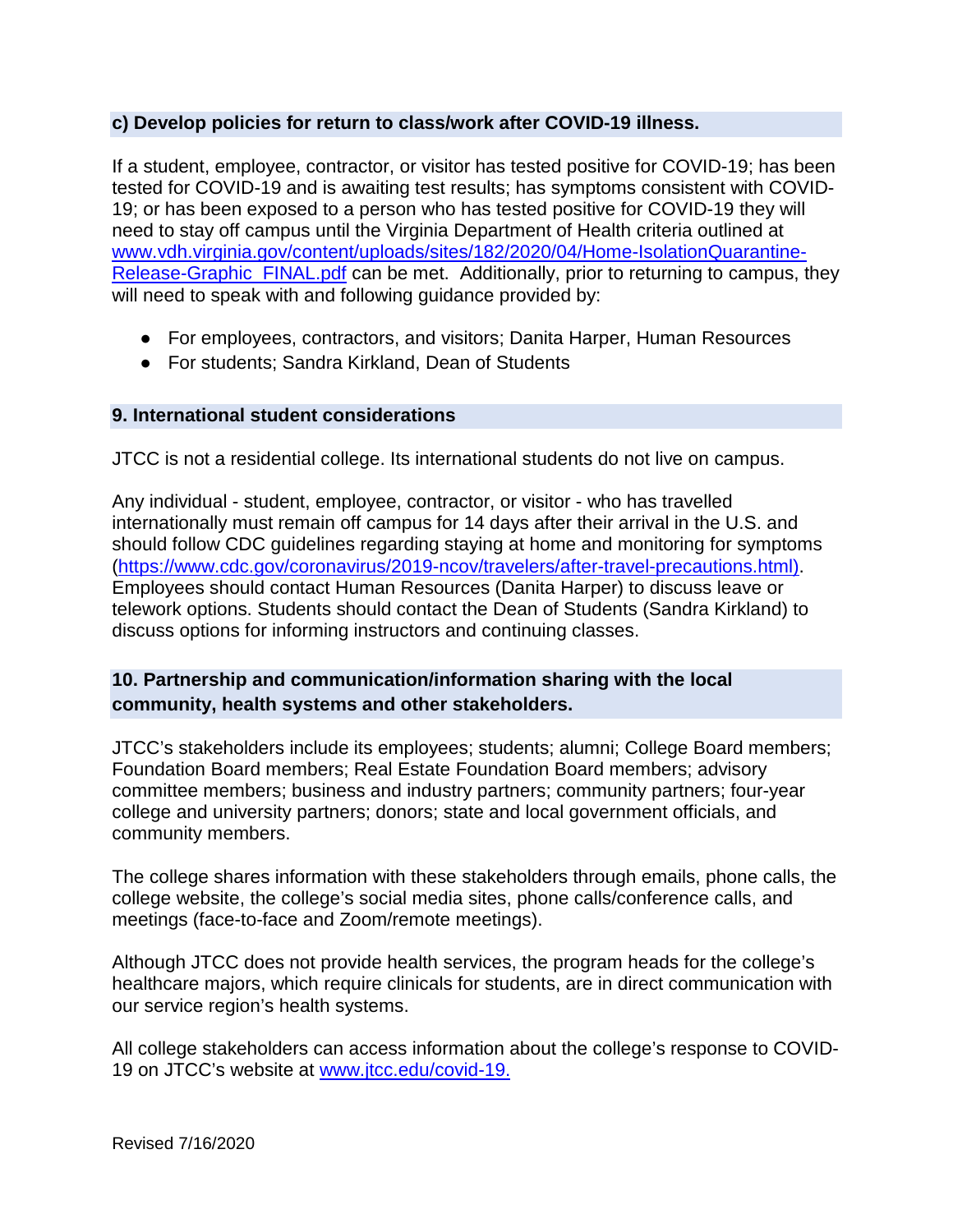#### <span id="page-14-0"></span>**11. Face coverings.**

<span id="page-14-1"></span>**a) Plans submitted by each institution should include information on how it intends to teach/reinforce use of face coverings among students, faculty and staff.**

**Overview:** According to the CDC, COVID-19 mainly spreads from person to person through respiratory droplets, which are produced whenever an infected person coughs, sneezes or talks. Face coverings/masks may help slow the spread of the virus by preventing droplets from spreading into the air. This is especially important because many with COVID-19 have no symptoms and can pass the virus to others without knowing it. So wearing a face mask can help protect those around you. When we all wear face coverings, we are protecting each other

[\(www.vdh.virginia.gov/coronavirus/cloth-face-covers/](https://www.vdh.virginia.gov/coronavirus/cloth-face-covers/) and [www.cdc.gov/coronavirus/2019-ncov/prevent-getting-sick/about-face-coverings.html\).](https://www.cdc.gov/coronavirus/2019-ncov/prevent-getting-sick/about-face-coverings.html)

Everyone on JTCC's campuses will be required t[o](https://www.cdc.gov/coronavirus/2019-ncov/prevent-getting-sick/cloth-face-cover-faq.html) [wear a face covering/mask](https://www.cdc.gov/coronavirus/2019-ncov/prevent-getting-sick/cloth-face-cover-faq.html) when inside campus buildings. Face coverings/masks are also required outdoors on campus when near other people and minimum social distancing requirements (six feet between people) cannot be maintained.

- Anyone not wearing a face covering/mask will not be allowed to remain on campus, unless they meet the conditions listed under "Face coverings/masks may be removed" or the "Exceptions to wearing a face covering/mask" sections listed below.
- Employees, students, contractors and campus visitors should provide their own face coverings/masks. Information about face coverings, including how to properly wear them, clean them, and make them at home, may be found on th[e](https://www.cdc.gov/coronavirus/2019-ncov/prevent-getting-sick/diy-cloth-face-coverings.html) [Centers for Disease Control's website](https://www.cdc.gov/coronavirus/2019-ncov/prevent-getting-sick/diy-cloth-face-coverings.html) [\(www.cdc.gov/coronavirus/2019-ncov/prevent](file://jtcc.vccs.edu/dfs/group/dof/VP%20Office%20Files/COVID%2019%20Information%20and%20Policies/(www.cdc.gov/coronavirus/2019-ncov/prevent-getting-sick/diy-cloth-face-coverings.html))[getting-sick/diy-cloth-face-coverings.html\)](file://jtcc.vccs.edu/dfs/group/dof/VP%20Office%20Files/COVID%2019%20Information%20and%20Policies/(www.cdc.gov/coronavirus/2019-ncov/prevent-getting-sick/diy-cloth-face-coverings.html))
- If an employee, student, contractor or visitor does not have a mask and/or forgets to bring a mask, a disposable mask may be obtained from the college's security desks located in the Nicholas Center (Chester Campus) or the Administration Building (Midlothian Campus). If disposable face covering/masks are out of stock, the person requesting a mask will need to leave campus and obtain a face covering elsewhere.
- Face coverings/masks should cover the nose and mouth.
- In on-campus learning labs, the lab's safety guidelines must be followed. If cloth face coverings/masks pose a safety hazard or do not provide sufficient protection for those learning and working in these settings, then face shields, respirators or other safety equipment for the face, should be used during performance-based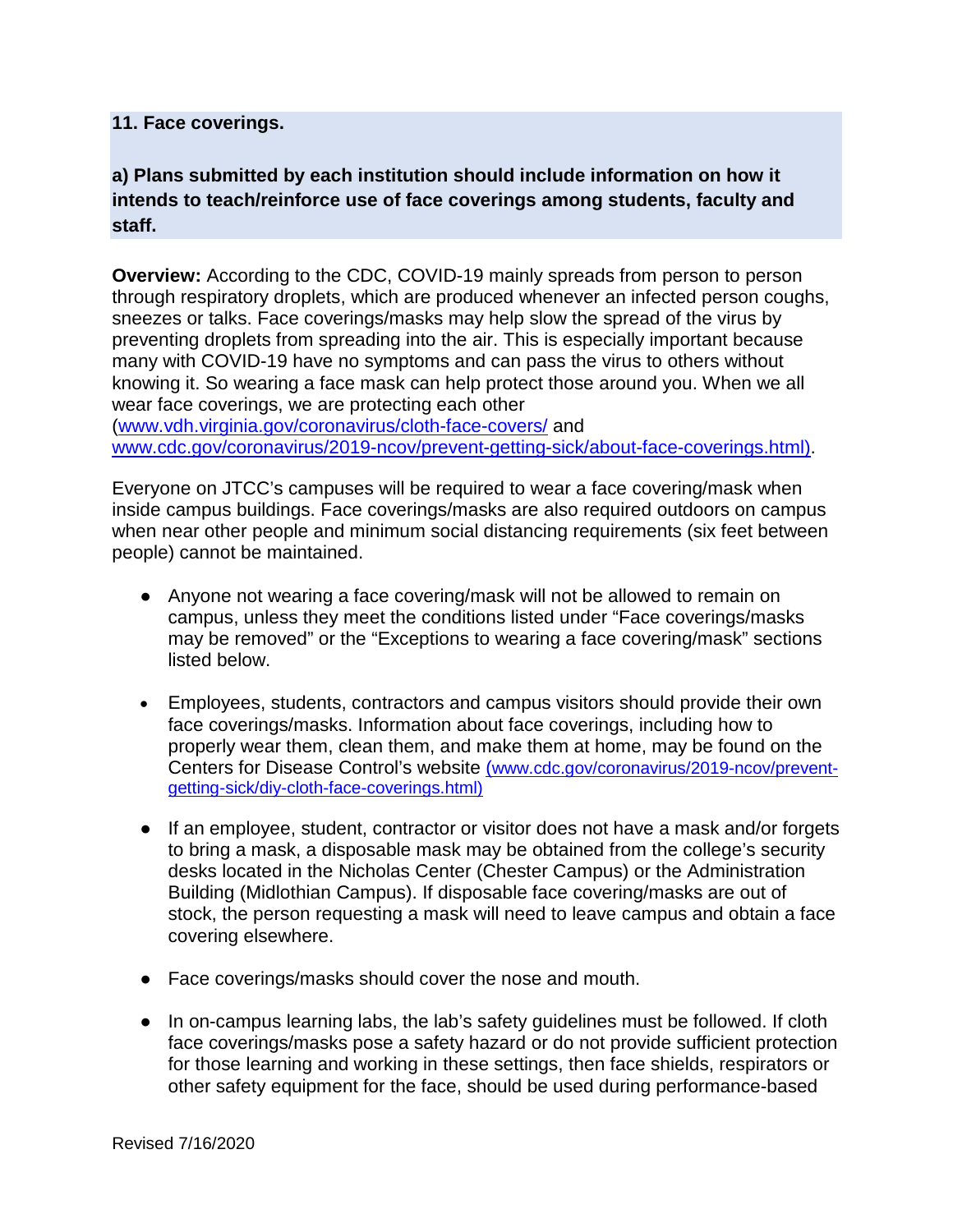activities in labs. Instructors will provide students with guidance on the rules that apply to their specific lab setting.

#### **Face coverings/masks may be removed:**

- While eating or drinking
- When communicating with a person who is hearing impaired and for which the mouth needs to be visible
- When outdoors and social distancing requirements (minimum of six feet between people) can be met
- By employees when in their own office and alone
- By faculty when teaching face-to-face, as long as a minimum of seven feet is maintained between the faculty member and their students

#### **Exceptions to wearing a face covering/mask:**

In certain circumstances, JTCC may grant an exception to wearing a face covering/mask on campus. These include:

- An individual has a health condition in which a face covering would pose a danger.
- An individual is performing a job in which a face covering would impair their ability to safely work.

Before coming to campus, individuals seeking to receive an exception under one of these circumstances must submit their request, in writing, to the appropriate department for review. Additional documentation may be required for the review.

- Employees seeking an exception: Must submit their request to their supervisor and to Human Resources to be reviewed. Human Resources will determine whether the exception will be granted and will provide the final decision to the requestor in writing.
- Students seeking an exception: Must submit their request to the Dean of Students Office to be reviewed. The Dean of Students Office will provide the final decision to the requestor in writing.
- Contractors and visitors seeking an exception: Must submit their request to Human Resources to be reviewed. Human Resources will provide the final decision to the requestor in writing.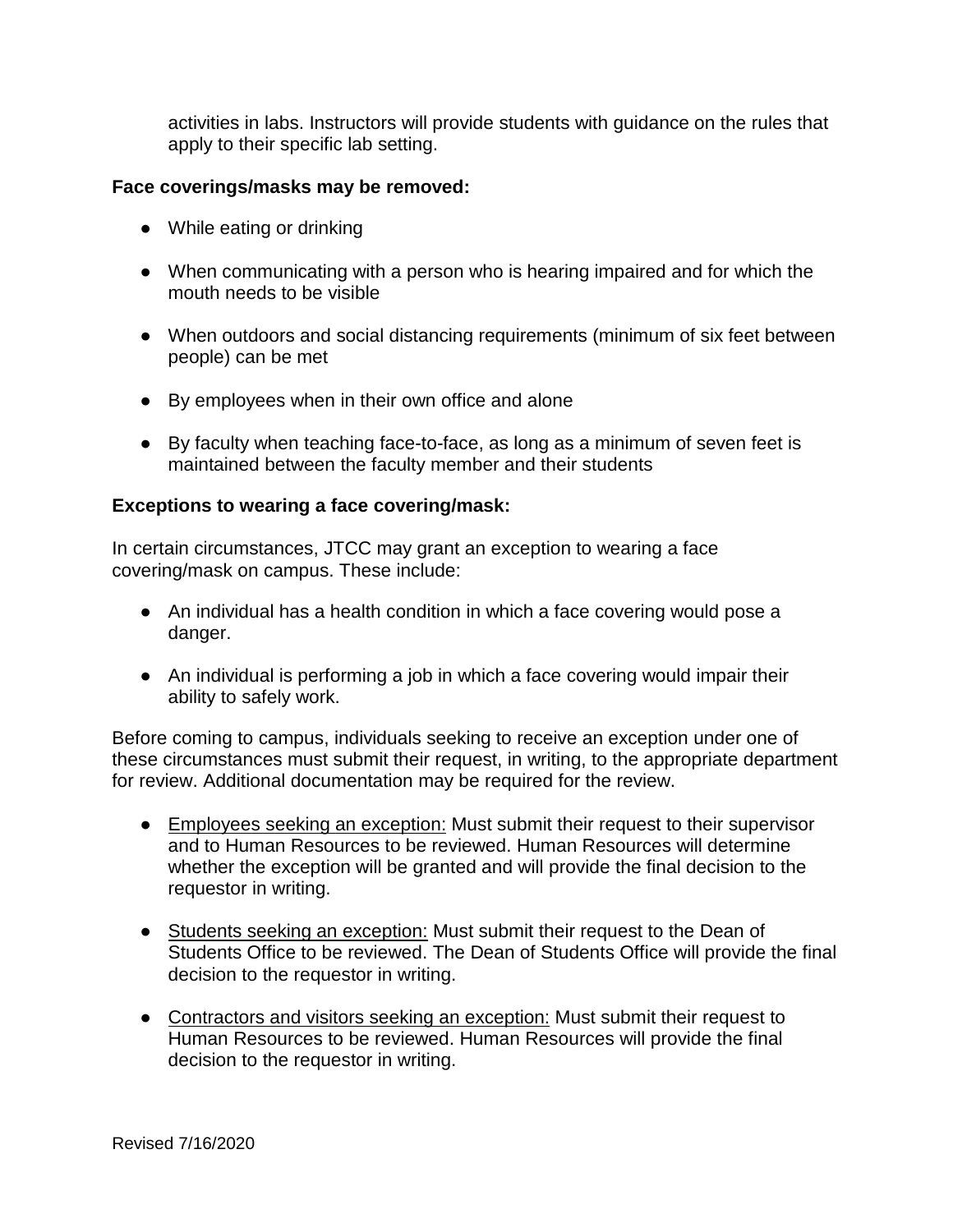Employees who do not follow the college's face covering/mask requirements and who have not received an exception, in writing, will be in violation of the Employee Code of Conduct and will not be allowed on campus.

Students who do not follow the college's face covering/mask requirements and who have not received an exception, in writing, will be in violation of the or the Student Code of Conduct and will not be allowed on campus.

A contractor or campus visitor who does not follow the college's face covering/mask requirements and who has not received an exception, in writing, will be denied access to the campus.

#### **Communications**

JTCC will communicate face covering protocols to employees and students through:

- Emails sent to all students and all employees
- The college's COVID-19 web page [\(www.jtcc.edu/covid-19\)](http://www.jtcc.edu/covid-19)
- Statements on class syllabi
- A form that students will complete online through Canvas
- The Faculty and Staff Health Safety Agreement form
- New Student Orientation sessions
- Reminder posts on JTCC's social media sites
- Signs, explaining the importance of wearing face coverings, posted throughout JTCC's campuses
- Messages shared on electronic bulletin boards located inside campus buildings
- Verbal reminders during classes, during college activities, and by supervisors

# <span id="page-16-0"></span>**b) For faculty cloth face coverings should be worn in times when at least six feet physical distancing cannot be maintained.**

Everyone on JTCC's campuses will be required to [wear a face covering/mask](https://www.cdc.gov/coronavirus/2019-ncov/prevent-getting-sick/cloth-face-cover-faq.html) when inside campus buildings. Face coverings/masks are also required outdoors on campus when near other people and minimum social distancing requirements (six feet between people) cannot be maintained.

In on-campus learning labs, the lab's safety guidelines must be followed. If cloth face coverings/masks pose a safety hazard or do not provide sufficient protection for those learning and working in these settings, then face shields, respirators or other safety equipment for the face, should be used during performance-based activities in labs. Instructors will provide students with guidance on the rules that apply to their specific lab setting.

Anyone not wearing a face covering/mask will not be allowed to remain on campus, unless they meet the conditions listed under "Face coverings/masks may be removed" or the "Exceptions to wearing a face covering/mask" sections listed below.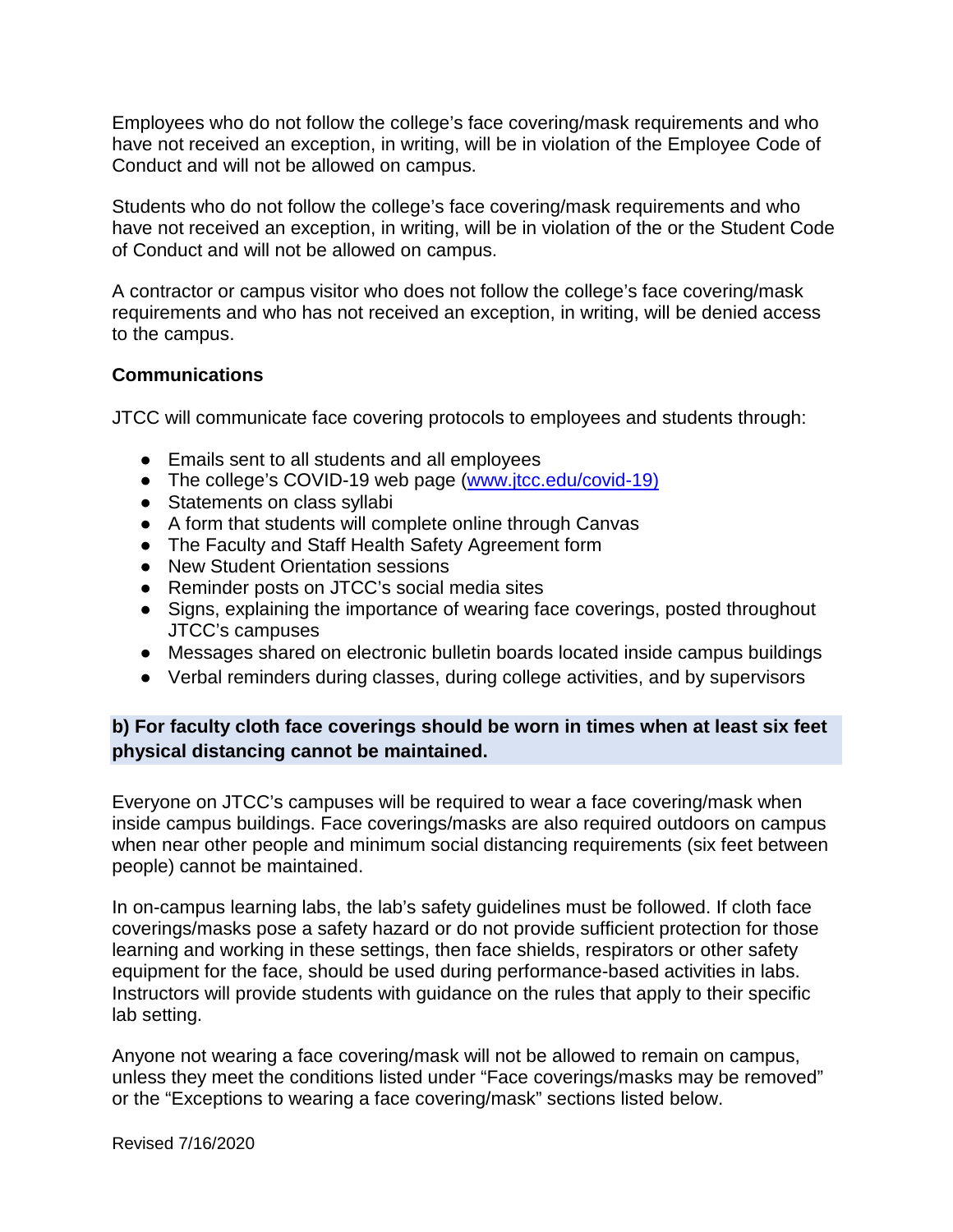#### **Exceptions to wearing a face covering/mask:**

In certain circumstances, JTCC may grant an exception to wearing a face covering/mask on campus. These include:

- An individual has a health condition in which a face covering would pose a danger.
- An individual is performing a job in which a face covering would impair their ability to safely work.

Before coming to campus, individuals seeking to receive an exception under one of these circumstances must submit their request, in writing, to the appropriate department for review. Additional documentation may be required for the review.

● Employees seeking an exception: Must submit their request to their supervisor and to Human Resources to be reviewed. Human Resources will determine whether the exception will be granted and will provide the final decision to the requestor in writing.

#### **Face coverings/masks may be removed:**

- While eating or drinking
- When communicating with a person who is hearing impaired and for which the mouth needs to be visible
- When outdoors and social distancing requirements (minimum of six feet between people) can be met
- By employees when in their own office and alone
- By faculty when teaching face-to-face, as long as a minimum of seven feet is maintained between the faculty member and their students

#### <span id="page-17-0"></span>**c) Students should be encouraged to wear cloth face coverings in times when at least six feet of physical distance cannot be maintained.**

Everyone on JTCC's campuses will be required to [wear a face covering/mask](https://www.cdc.gov/coronavirus/2019-ncov/prevent-getting-sick/cloth-face-cover-faq.html) when inside campus buildings. Face coverings/masks are also required outdoors on campus when near other people and minimum social distancing requirements (six feet between people) cannot be maintained.

In on-campus learning labs, the lab's safety guidelines must be followed. If cloth face coverings/masks pose a safety hazard or do not provide sufficient protection for those learning and working in these settings, then face shields, respirators or other safety equipment for the face, should be used during performance-based activities in labs.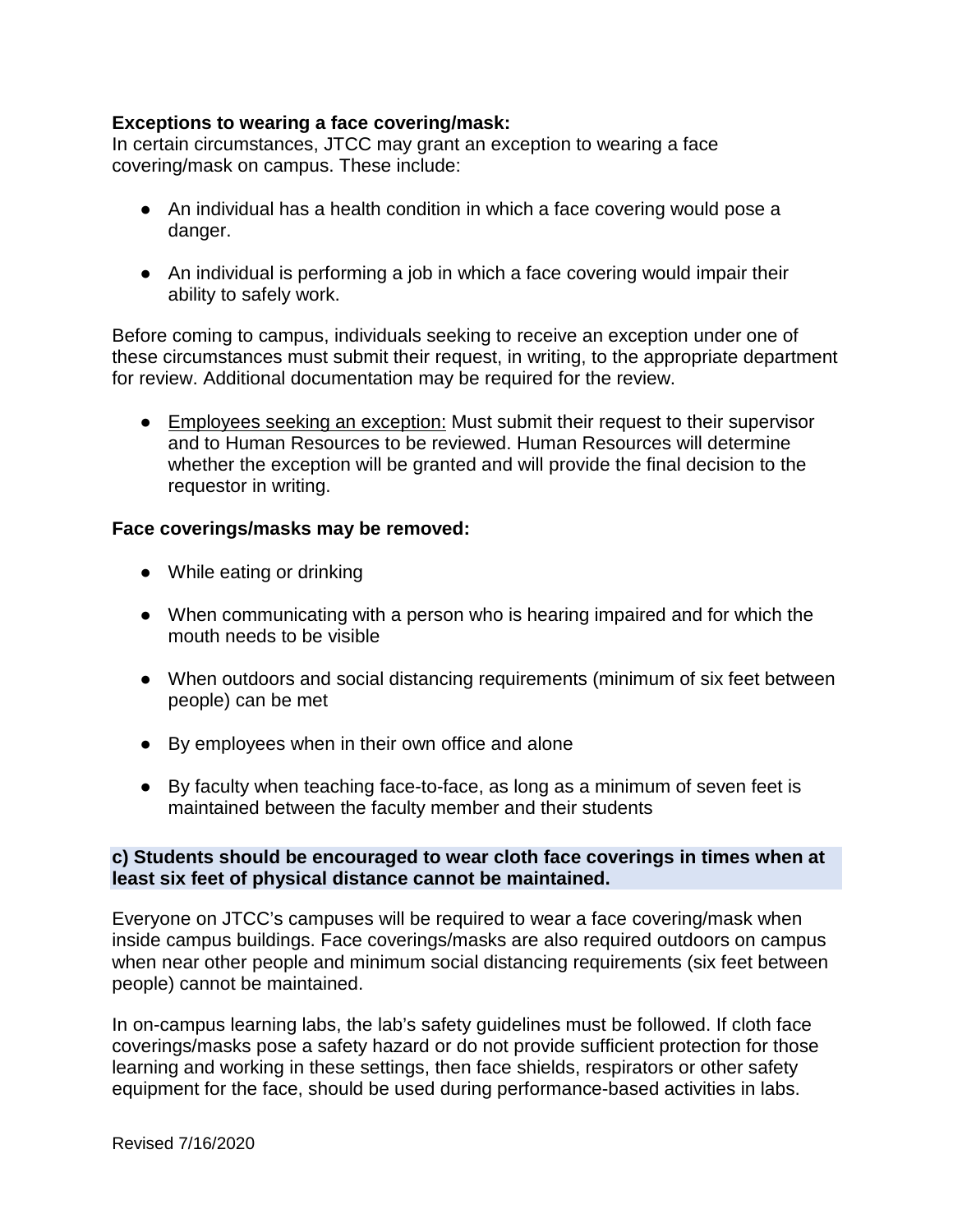Instructors will provide students with guidance on the rules that apply to their specific lab setting.

Anyone not wearing a face covering/mask will not be allowed to remain on campus, unless they meet the conditions listed under "Face coverings/masks may be removed" or the "Exceptions to wearing a face covering/mask" sections listed below.

#### **Exceptions to wearing a face covering/mask:**

In certain circumstances, JTCC may grant an exception to wearing a face covering/mask on campus. These include:

- An individual has a health condition in which a face covering would pose a danger.
- An individual is performing a job in which a face covering would impair their ability to safely work.

Before coming to campus, individuals seeking to receive an exception under one of these circumstances must submit their request, in writing, to the appropriate department for review. Additional documentation may be required for the review.

● Students seeking an exception: Must submit their request to the Dean of Students Office to be reviewed. The Dean of Students Office will provide the final decision to the requestor in writing.

#### **Face coverings/masks may be removed:**

- While eating or drinking
- When communicating with a person who is hearing impaired and for which the mouth needs to be visible
- When outdoors and social distancing requirements (minimum of six feet between people) can be met

<span id="page-18-0"></span>**d) Institutions should consider adopting relevant business-sector guidance for staff regarding the use of face coverings (e.g. fitness center, dining, student services, etc.). Face coverings should be worn in public facing areas and in office spaces where six feet of physical distance cannot be maintained.**

Everyone on JTCC's campuses will be required to [wear a face covering/mask](https://www.cdc.gov/coronavirus/2019-ncov/prevent-getting-sick/cloth-face-cover-faq.html) when inside campus buildings. Face coverings/masks are also required outdoors on campus when near other people and minimum social distancing requirements (six feet between people) cannot be maintained.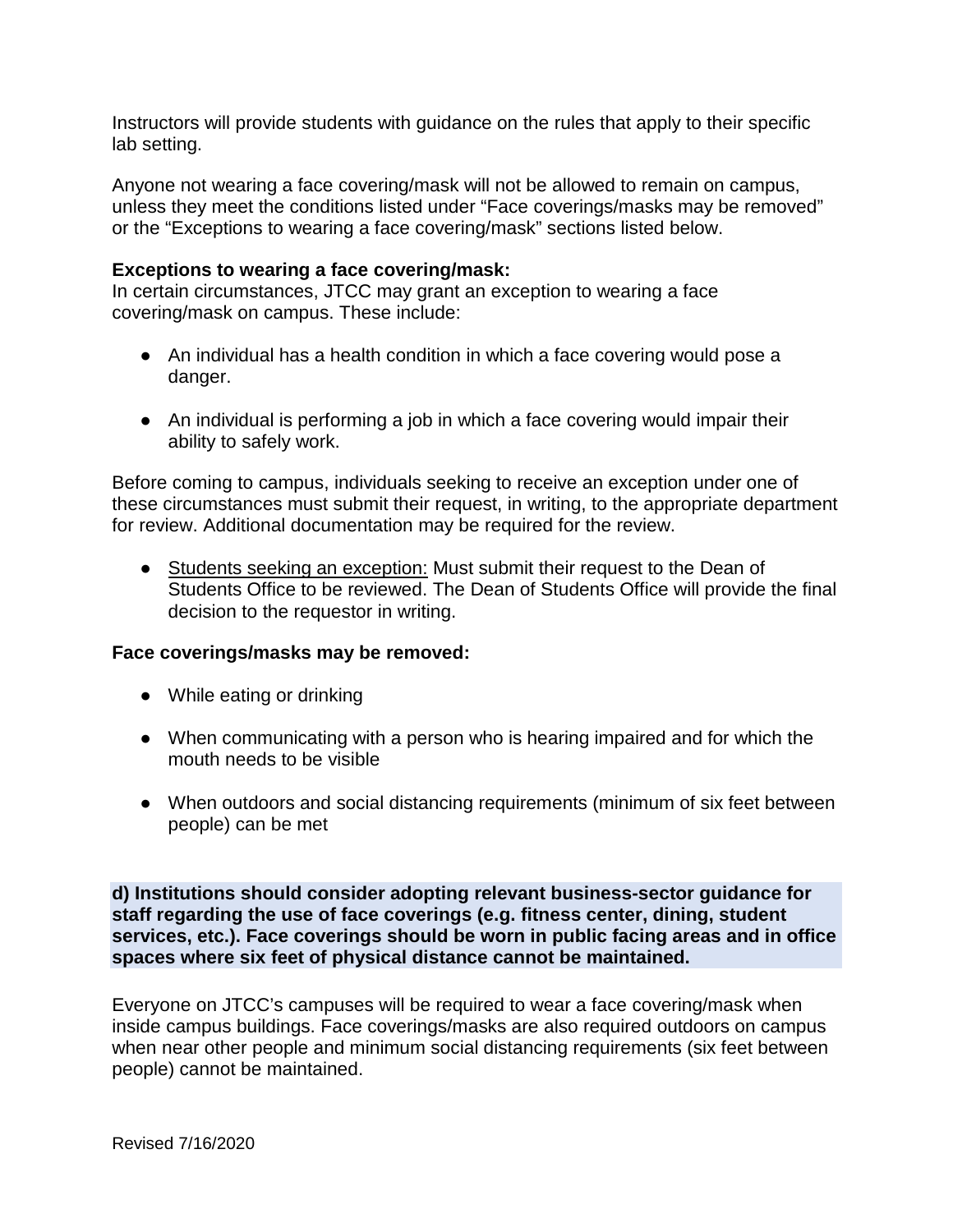Anyone not wearing a face covering/mask will not be allowed to remain on campus, unless they meet the conditions listed under "Face coverings/masks may be removed" or the "Exceptions to wearing a face covering/mask" sections listed below.

#### **Face coverings/masks may be removed:**

- While eating or drinking
- When communicating with a person who is hearing impaired and for which the mouth needs to be visible
- When outdoors and social distancing requirements (minimum of six feet between people) can be met
- By employees when in their own office and alone

#### **Exceptions to wearing a face covering/mask:**

In certain circumstances, JTCC may grant an exception to wearing a face covering/mask on campus. These include:

- An individual has a health condition in which a face covering would pose a danger.
- An individual is performing a job in which a face covering would impair their ability to safely work.

Before coming to campus, individuals seeking to receive an exception under one of these circumstances must submit their request, in writing, to the appropriate department for review. Additional documentation may be required for the review.

• Employees seeking an exception: Must submit their request to their supervisor and to Human Resources to be reviewed. Human Resources will determine whether the exception will be granted and will provide the final decision to the requestor in writing.

#### <span id="page-19-0"></span>**12. Student Health Services (SHS):**

Not applicable to JTCC. The college does not provide health services.

#### <span id="page-19-1"></span>**a) Assurance of provision of medical-grade PPE for health services staff**

#### <span id="page-19-2"></span>**b) Maintenance of typical (non-COVID-19) health services**

#### <span id="page-19-3"></span>**c) Mental health services**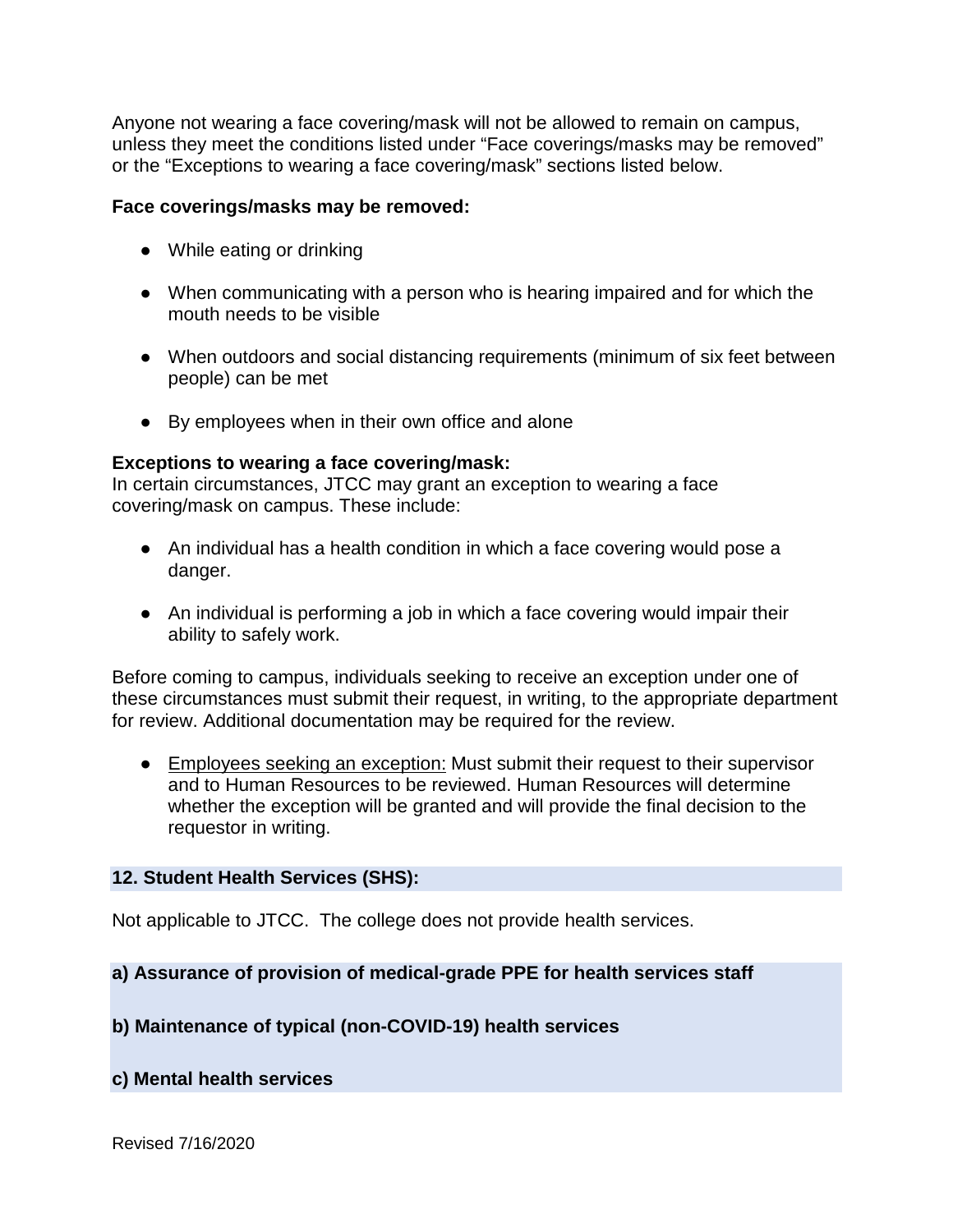<span id="page-20-0"></span>**d) SHS facility considerations such as waiting areas, signage, environmental management/cleaning, IT considerations, etc.**

<span id="page-20-1"></span>**e) SHS administrative/staff considerations such as PPE, employee health program protocols, education/training of staff, billing/charges, staff scheduling, etc.**

<span id="page-20-3"></span><span id="page-20-2"></span>**f) SHS patient care considerations such as online appointments, strategies to limit shared objects (e.g. pens, keypads), triage protocols, screening forms, patient screening procedures (e.g. for symptoms/temperature checks before entering the clinic).**

# **13. Large events, including athletic events, and others such as ceremonies or performances**

The maximum size of gatherings at JTCC will be based on the current phase restrictions outlined in the Governor's Forward Virginia Blueprint guidelines as long as minimum social distancing standards can be met. JTCC reserves the right to impose lower limits than outlined in the Governor's plan if the size of spaces used for gatherings on campus cannot accommodate minimum social distancing requirements.

The college does not have athletic programs.

JTCC will evaluate proposed ceremonies and activities on a case-by-case basis and determine if these activities can take place in person or must be postponed or held virtually. The college will base its evaluation of such activities on the Governor of Virginia's current social gathering guidelines, current guidance from the CDC, and the ability to meet social distancing minimums within the space designated for the activity.

# <span id="page-20-4"></span>**14. Communications strategy**

JTCC will communicate important information related to COVID-19, including but not limited to:

- Information about COVID-19, including symptoms; how to protect oneself and others; and COVID-19 resources, including important CDC and VDH web links
- Information on when to stay off campus/remain at home and who to contact with questions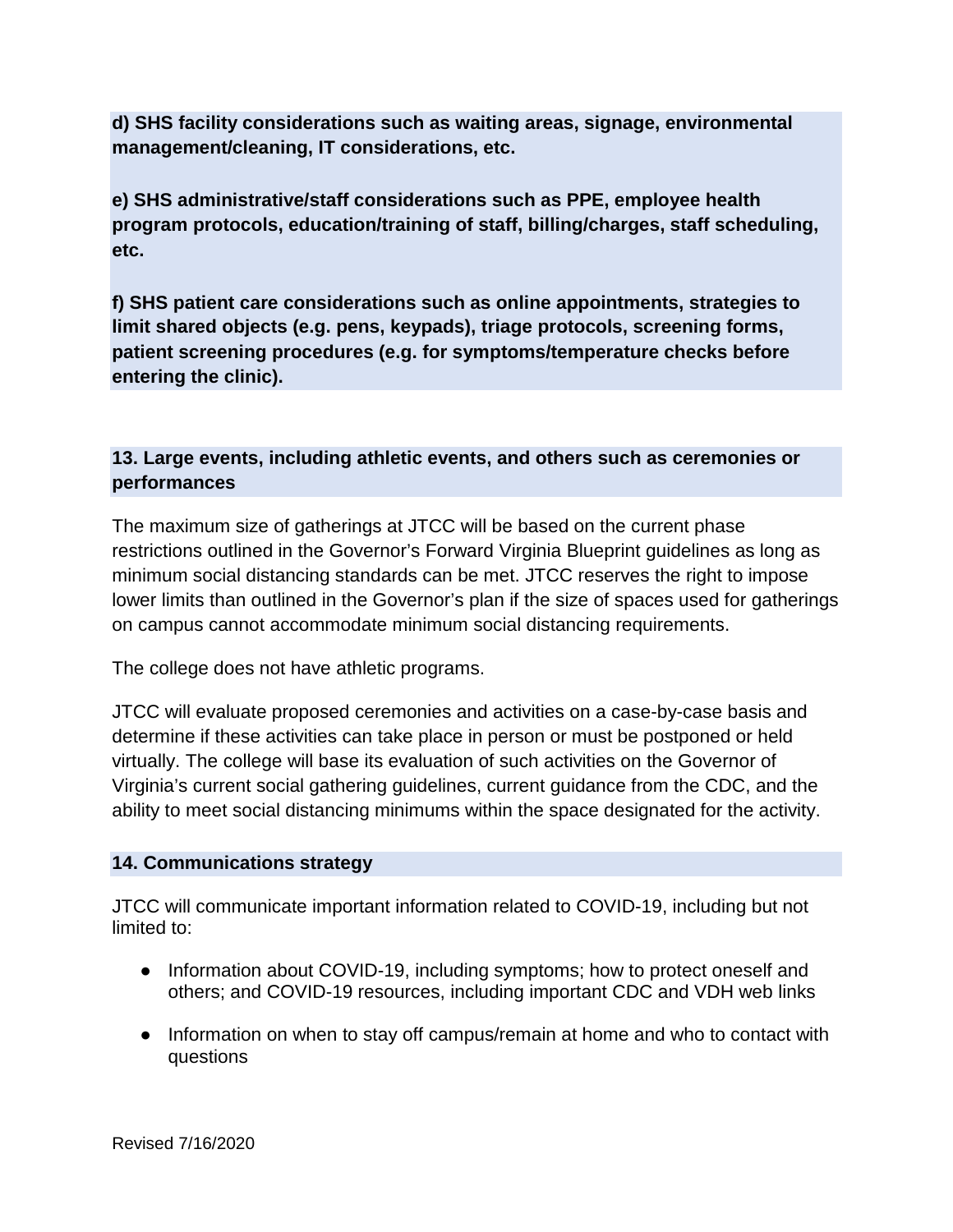- The college's response to the pandemic, including information about class formats; how to access student support services; and safety requirements and practices on campus
- Information about a COVID-19 illness on campus, should one be reported
- Changes to campus access, academic calendar, class schedule, student services, student activities, or college COVID-19 protocols if Virginia moves to a different phase of the Governor's Forward Virginia Blueprint

JTCC uses multiple communications channels to disseminate information, including:

- Mass emails
- Targeted emails
- JTCC's [www.jtcc.edu/covid-19](file://jtcc.vccs.edu/dfs/group/dof/VP%20Office%20Files/COVID%2019%20Information%20and%20Policies/www.jtcc.edu/covid-19) web page
- JTCC's social media sites
- Signs and decals
- Indoor electronic bulletin boards
- Class syllabi
- Canvas messages (online learning management system)
- Verbal reminders and conversations
- Phone calls
- Meetings
- Tyler Alert and the college's public address system (used in instances when urgent information needs to be disseminated immediately)

Information is shared, as frequently as needed, using the communication channel (or channels) most appropriate for the stakeholder the college is trying to reach. New information is added and existing information is updated on the college's COVID-19 web page as needed, so the web page can be an ongoing resource for students, employees, and all stakeholders.

College communications are directed by Holly Walker, Public Relations Manager. The Public Relations Manager also provides guidance and assistance to administrators, faculty and staff on targeted communications for their employees and students.

# <span id="page-21-0"></span>**15. Orientation and education/training, including anti-stigma training**

JTCC will use multiple methods to communicate information and to educate students about COVID-19 prevention and anti-stigma training, including:

- Emails to students
- The college's COVID-19 web page [\(www.jtcc.edu/covid-19\)](http://www.jtcc.edu/covid-19)
- Statements on class syllabi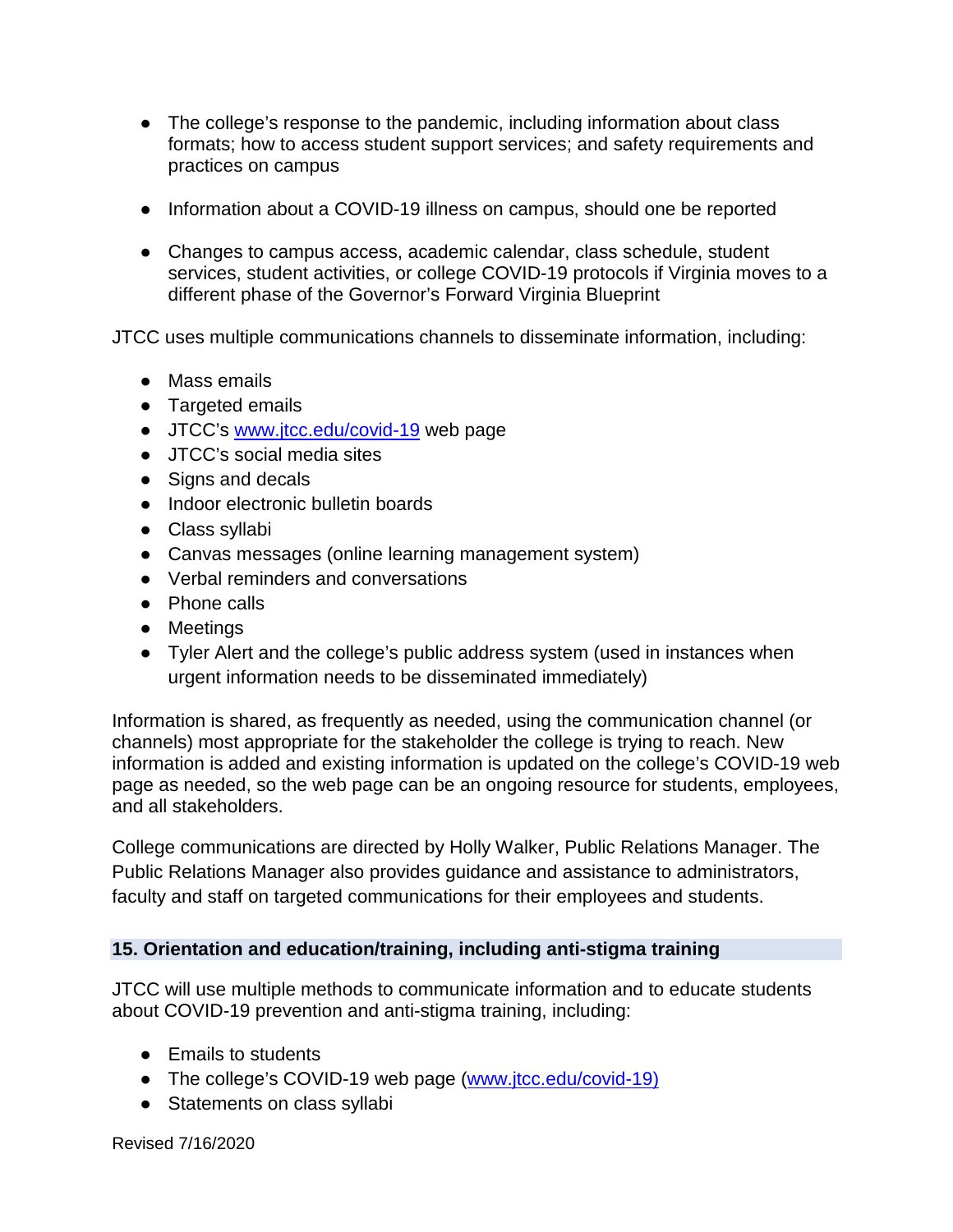- A form that students will complete through Canvas
- New Student Orientation sessions
- Posts on JTCC's social media sites
- Informational signs posted on throughout campus
- Messages shared on electronic bulletin boards located inside campus buildings
- Verbal reminders shared during classes and college activities

The college will use the communication channel most conducive to the topic being covered.

JTCC will address a number of topics, including but not limited to the college's safety requirements and COVID-19 contacts; COVID-19 symptoms; how to protect oneself and others from the virus; face coverings/masks information; social distancing; hand hygiene; when to stay home and who to contact if sick or possibly exposed to COVID-19; how to find a COVID-19 testing site; and the importance of cleaning and disinfecting.

# <span id="page-22-0"></span>**B. Monitoring Health Conditions to Detect Infection**

# <span id="page-22-1"></span>**1. Daily health screening questions and/or other health monitoring approaches that can be used to monitor health of the campus population.**

As JTCC's campuses reopen:

- All employees must complete the Faculty and Staff Health Safety Agreement before they return to campus for the first time. Essential employees who were already working on campus during Phase 0, Phase 1, or Phase 2 must complete the Faculty and Staff Health Safety Agreement as soon as it is made available to them. Human Resources will oversee this documentation. Employees who do not complete the Faculty and Staff Health Safety Agreement will be in violation of the Employee Code of Conduct.
- Starting with Fall 2020 semester students, all students registered for classes, regardless of their courses' delivery formats, must complete the Student Health Safety Agreement, embedded in Canvas. The form must be completed at the beginning of each of the student's classes, and the completed document will be part of the student's class record. Students who do not complete the Student Health Safety Agreement will be in violation of the Student Code of Conduct.
- As a condition for being on campus, employees and students will be expected to practice and follow the guidelines outlined in the Health Safety Agreement for their own safety and for the safety of others they will encounter on site.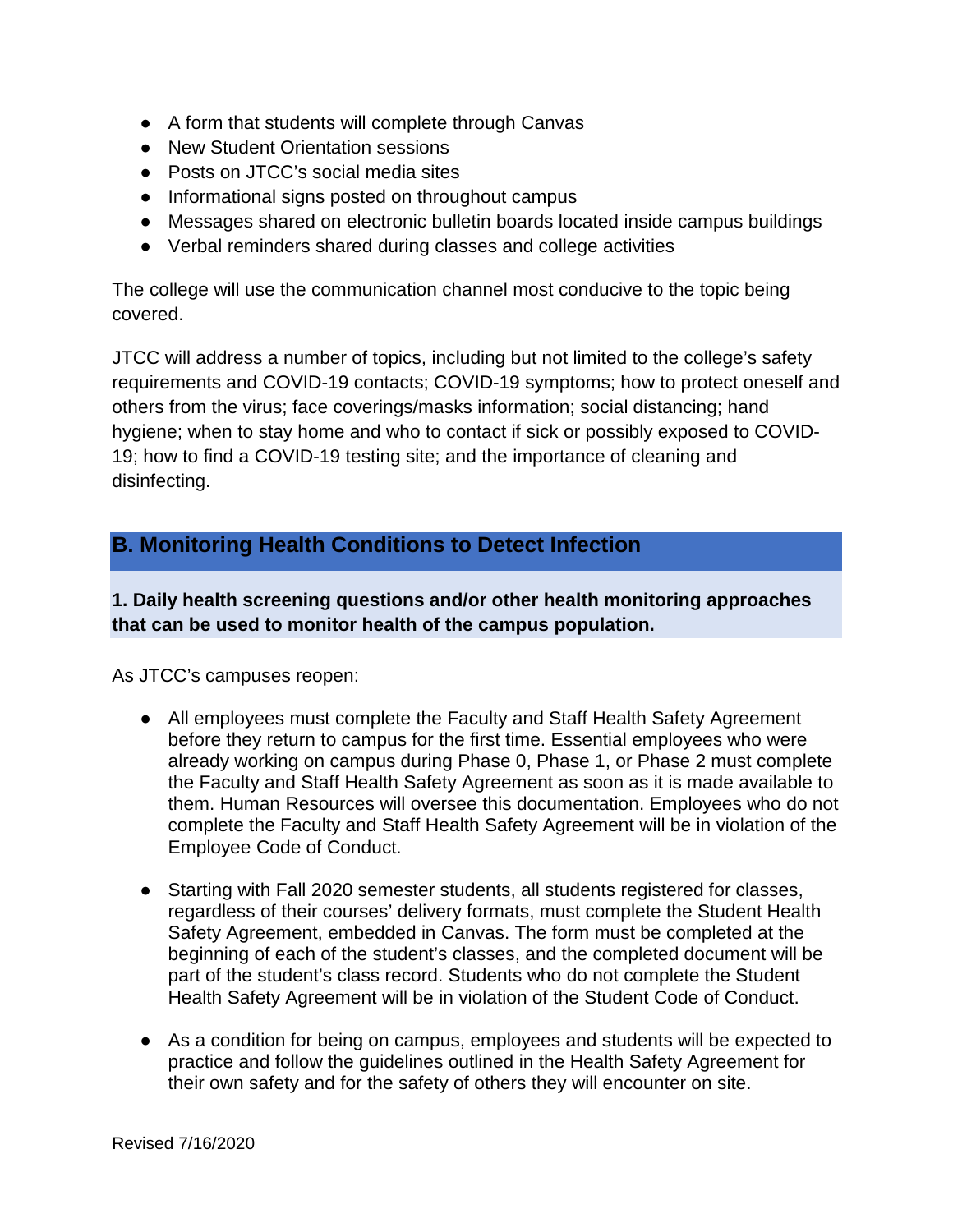● Signage will be placed at campus entry points, listing restrictions that would prohibit someone from entering campus facilities.

# <span id="page-23-0"></span>**2. Campus level syndromic (disease) surveillance using electronic health record data or other disease surveillance methods as feasible.**

JTCC has identified the requirements for being on campus and communicate those to:

- First-time campus visitors through signage and a self-evaluation form of questions at the main security desks, which are check-in points, at each campus.
- Students who will be required at the beginning of the semester to complete the Student Health and Safety Agreement in Canvas.
- Employees who will be required to complete the Faculty and Staff Health Safety Agreement in EAMS.

Students, employees and visitors are asked to self-monitor and self-screen for symptoms, which are described on the CDC website and indicated on signage posted throughout campus.

JTCC does not provide health services to its students. Should any student or staff member contract COVID-19, the college will inform the local VDH office for support. JTCC's Human Resources and Dean of Students Office will maintain records of employee and student positive COVID-19 cases reported to the college.

<span id="page-23-1"></span>**3. Establishment of a testing strategy. Testing strategies should consider testing for all students, faculty or staff with symptoms and access to testing for close contacts of cases as recommended by public health. Institutions may consult with their local health department, local health systems and other relevant partners.**

JTCC is not a residential college. It will follow VDH guidance [\(https://www.vdh.virginia.gov/coronavirus/health-professionals/vdh-updated-guidance](https://www.vdh.virginia.gov/coronavirus/health-professionals/vdh-updated-guidance-on-testing-for-covid-19/)[on-testing-for-covid-19/\)](https://www.vdh.virginia.gov/coronavirus/health-professionals/vdh-updated-guidance-on-testing-for-covid-19/) and will contact VDH to determine the need for testing students or employees. The college will coordinate any necessary communications to students and employees with the VDH.

If students or employees request information about COVID-19 testing, the college will direct them to the VDH testing site locator at <https://www.vdh.virginia.gov/coronavirus/covid-19-testing/covid-19-testing-sites> so they may find a testing site close to them.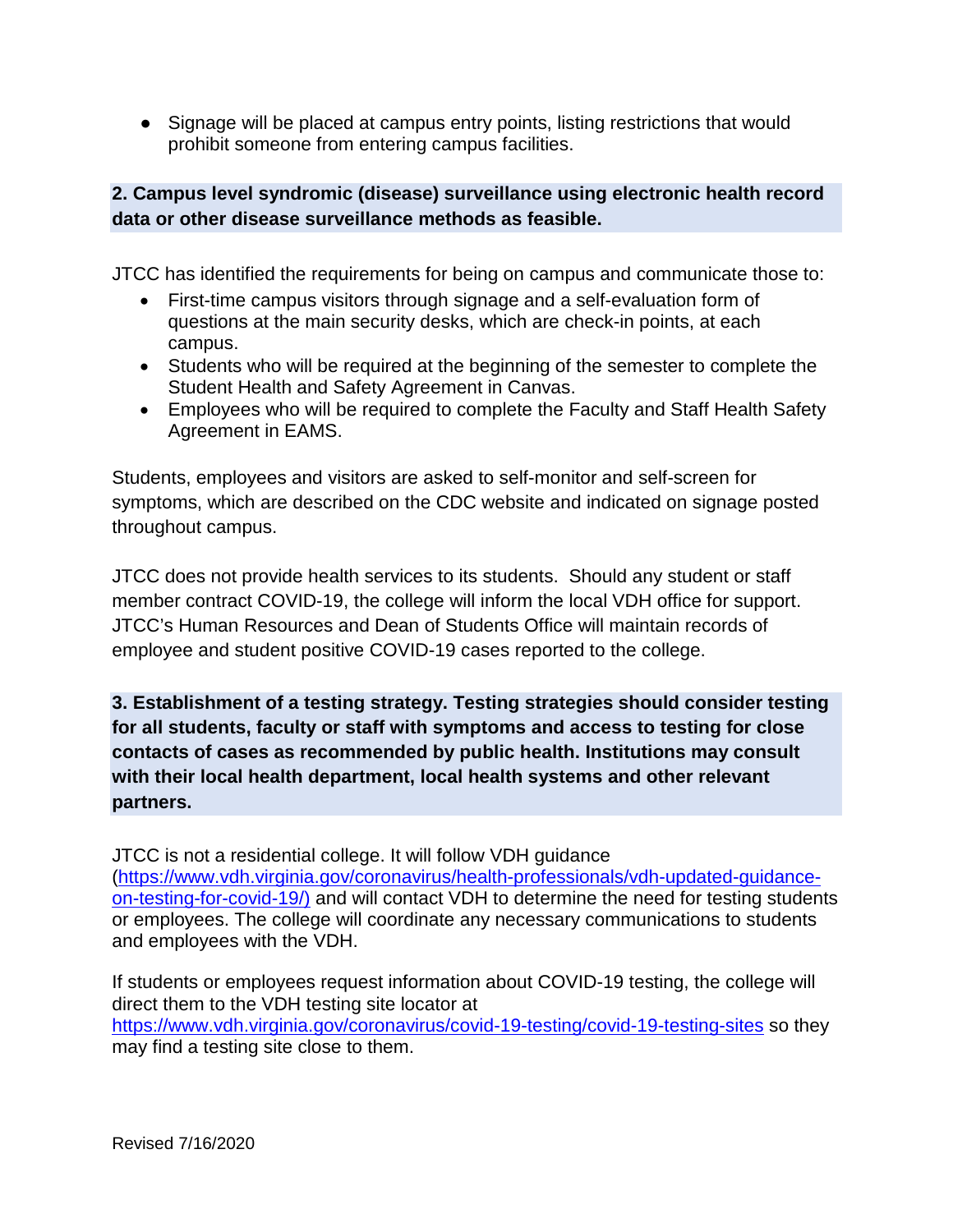# <span id="page-24-0"></span>**C. Containment to Prevent Spread of the Disease When Detected**

#### <span id="page-24-1"></span>**1. Partnership with VDH for contact tracing**

If JTCC receives a report that a student, employee, contractor or visitor who's been on campus has tested positive for COVID-19, the Assistant Director of College Safety & Security will contact the local health department located in the county or city in which the student, employee, contractor or visitor resides. The correct health department contact will be determined using the Virginia Department of Health (VDH) health department locator tool at [www.vdh.virginia.gov/health-department-locator.](http://www.vdh.virginia.gov/health-department-locator) 

At VDH's request, the college will provide class rosters, classroom assignments, office assignments, security footage, sign-in logs, employees' logs of their movements between offices/buildings, and other information to help public health officials determine the locations on campus visited by the infected person and who the infected person may have been in contact with while on campus.

#### <span id="page-24-2"></span>**2. Quarantining and isolating**

Not applicable to JTCC. The college does not provide housing or medical services.

#### <span id="page-24-3"></span>**3. Campus outbreak management**

In the event of a confirmed COVID-19 case on one of JTCC's campuses:

- If the infected person is a student, the Dean of Students will be the point-ofcontact for the student. If the infected person is a college employee, a contractor, or a campus visitor, JTCC's Human Resources Department will be the point-ofcontact.
- The Dean of Students or Human Resources will notify the college's COVID-19 Operations Task Force that a COVID-19 case is being investigated, so appropriate team members can assist with gathering information that may be needed by the VDH for contact tracing; will be needed to determine building or campus evacuations and closures; and will be needed to begin initial plans for disinfecting impacted campus areas. The name of the infected person will be protected throughout this work. All JTCC employees must follow all JTCC policies regarding the dissemination of private information, in addition to all requirements related to the Family Educational Rights and Privacy Act (FERPA) and the Health Insurance Portability and Accountability Act (HIPAA).
- The Assistant Director of College Safety and Security will contact the local health department located in the county or city in which the student, employee, contractor or visitor lives. The correct health department contact will be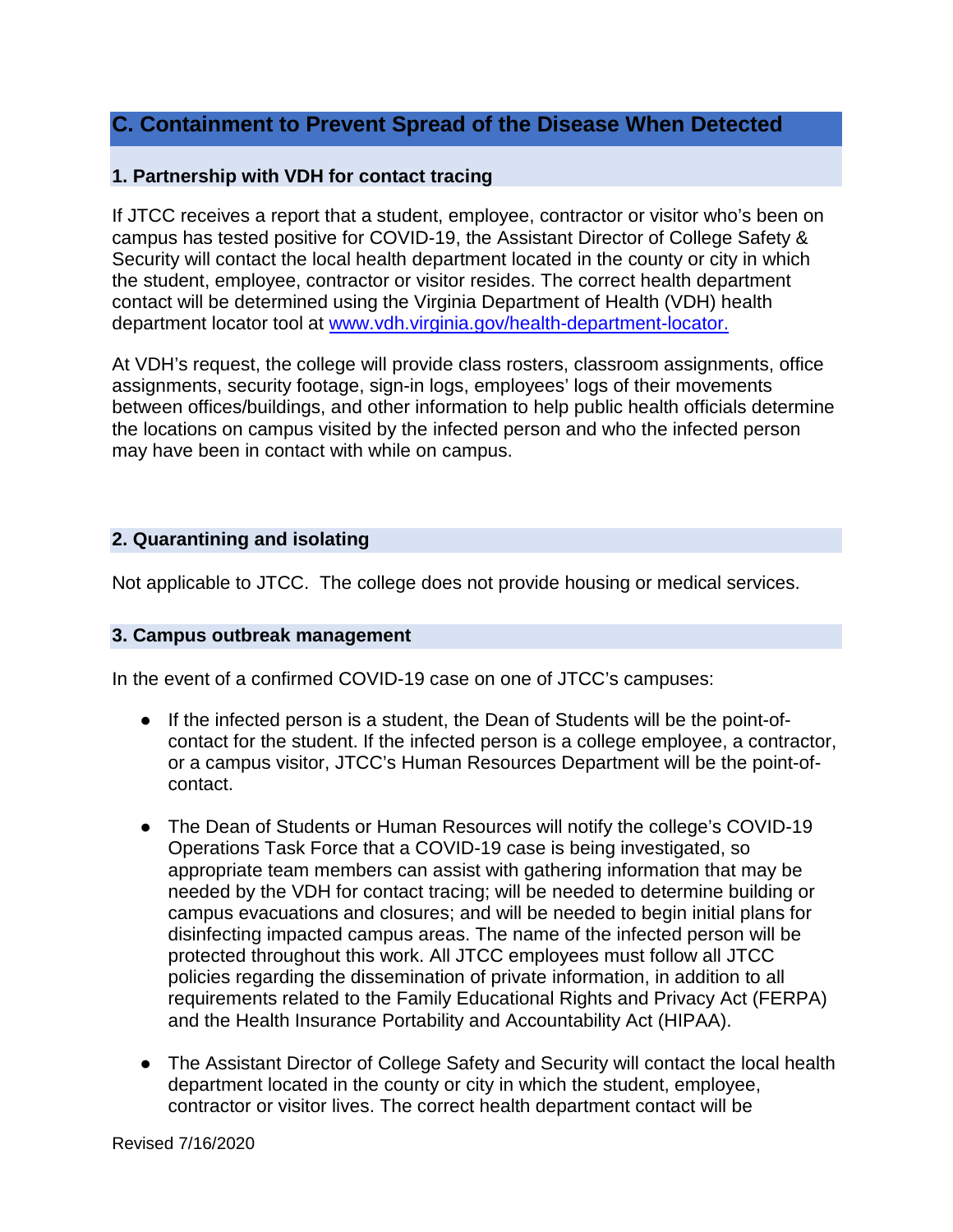determined using the VDH health department locator tool a[t](http://www.vdh.virginia.gov/health-department-locator) [www.vdh.virginia.gov/health-department-locator.](http://www.vdh.virginia.gov/health-department-locator) 

- The Assistant Director of College Safety and Security will contact the Director of Emergency Planning, Safety and Security services at the VCCS to inform the System Office of a COVID-19 case at Tyler.
- JTCC will follow the guidance given by public health officials and will coordinate its response efforts with health officials.
	- Class rosters, classroom assignments, office assignments, security footage, sign-in logs, employees' logs of their movements between offices/buildings, and other information will be used to determine the locations on campus visited by the infected person and who the infected person may have been in contact with while on campus.
	- The college will work with public health officials to determine if a shortterm closure of the entire campus (2 - 5 days) is needed, or if only the buildings and locations entered by the infected person need to be closed. If impacted areas are occupied at the time of this determination, the areas will be evacuated and closed down.
	- Communications to those who may have been exposed to COVID-19 will be coordinated with public health officials. If it is determined JTCC staff will notify these individuals (the name of the infected individual will not be released):
		- The Dean of Students Office will notify students.
		- The Human Resources Office will notify employees, contractors, or campus visitors.
	- JTCC will work with public health officials to identify all areas of the campus that must be disinfected. JTCC will follow CDC guidelines for disinfecting these areas. JTCC's Director of Facilities Operations and Safety will coordinate this work with the Facilities Event Support Coordinator and Goodwill.
	- JTCC will issue communications to the college community, informing it of a COVID-19 case on campus; of building or campus closures; of changes to classes or services due to closures; and of whom they may contact if they want additional information or have concerns. Communications methods will include emails and updates on the college's COVID-19 web page [\(www.jtcc.edu/covid-19\).](http://www.jtcc.edu/covid-19) If impacted buildings are occupied and must be immediately shut down, the college will issue notifications through its Tyler Alert system, its public address system, and its social media accounts.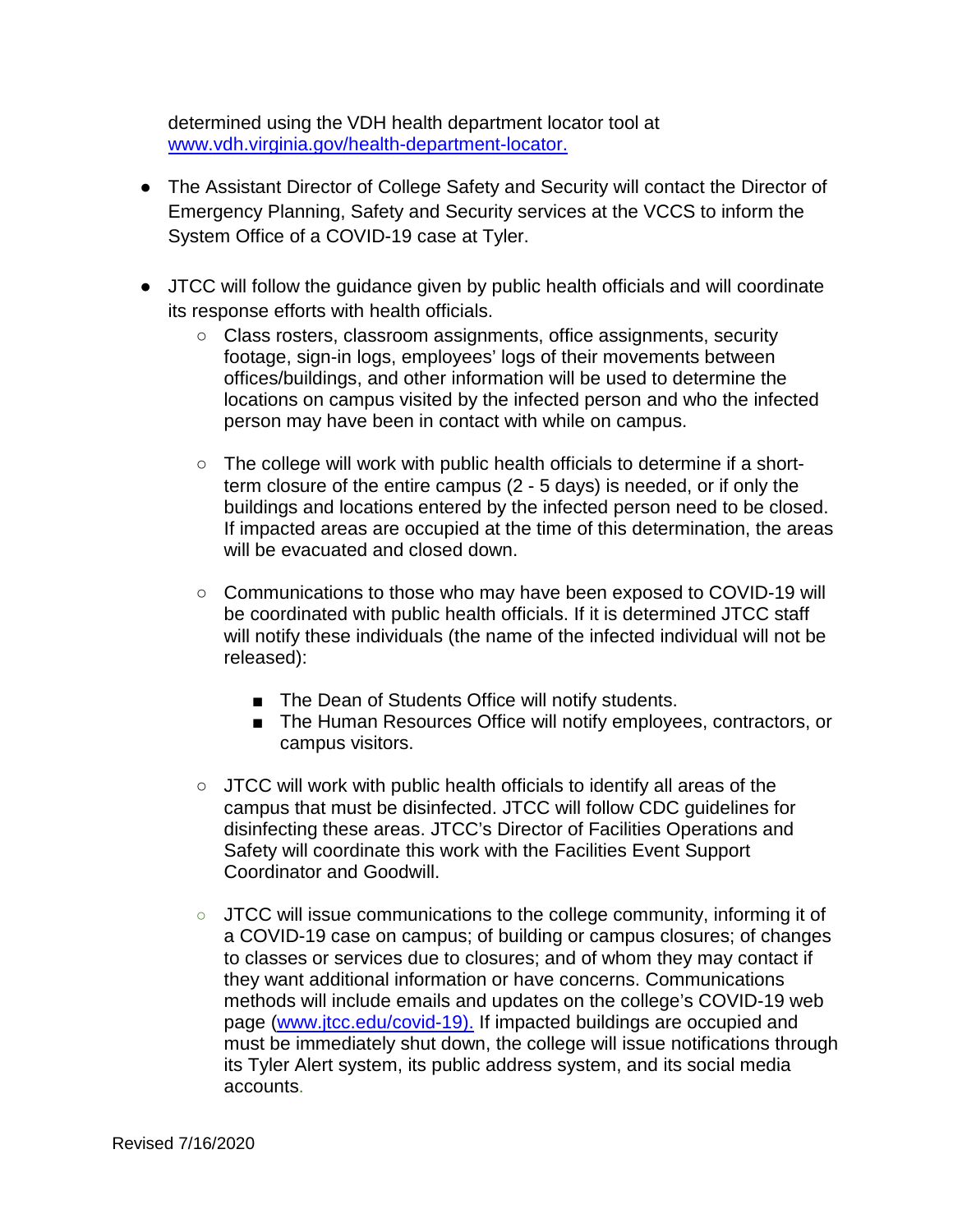#### <span id="page-26-0"></span>**4. Partnership with local health systems to assure care for symptomatic individuals as needed. (e.g. a local health system representative could serve on the COVID-19 team)**

JTCC is not a residential college and does not provide health services.

The college will work directly with VDH and will follow the guidance of public health officials should a COVID-19 case be reported on JTCC's campus.

# <span id="page-26-1"></span>**D. Shutdown Considerations If Necessitated by Severe Conditions and/or Public Health Guidance**

<span id="page-26-2"></span>**1. Plans regarding the criteria and process for campus dismissals or shutdowns. Decisions regarding dismissals and shutdowns should be made in consultation with local and state public health officials.**

JTCC will close or restrict access to its campuses if the Governor of Virginia orders the Commonwealth to move back to a previous phase.

In the event of a confirmed COVID-19 case on campus, JTCC will close campus buildings or entire campuses after consulting with the VDH, so campus facilities may be disinfected and public health officials can perform contact tracing.

Should JTCC have to close or restrict campus access, impacted classes will be rescheduled or moved to remote formats; student services will be offered remotely; and all non-essential employees will move to telework.

# <span id="page-26-3"></span>**2. Nature of reduced campus activity in the event of severe conditions/public health direction or guidance.**

In the event JTCC has to close its campuses, the college will remain open and its operations, classes, and student support services will continue.

- Only essential personnel will be allowed on campus, and all other college employees will move to telework
- Classes will move to remote formats
- Student support services will be offered in remote formats
- Student Activities will offer online activities
- Meetings will be moved to remote formats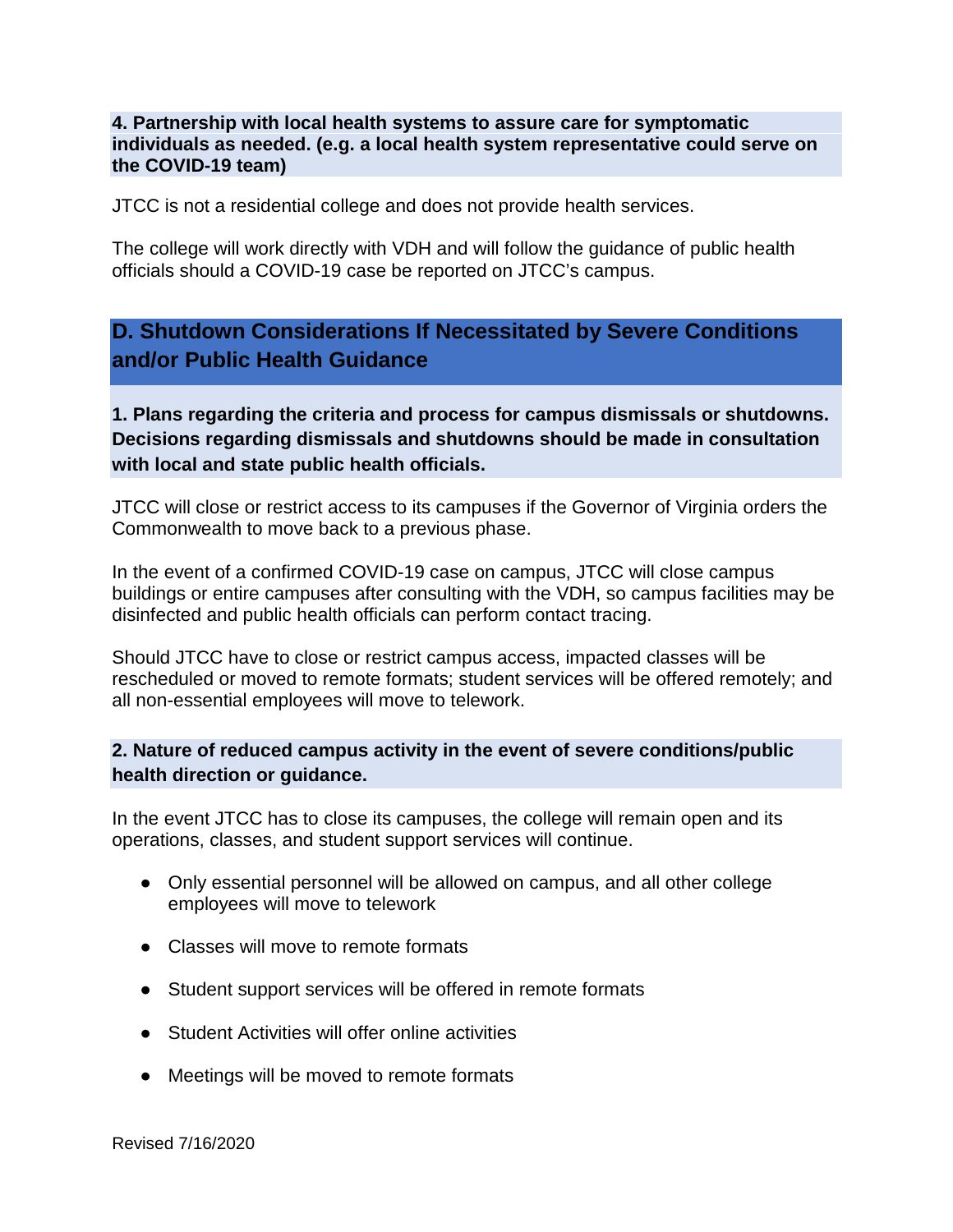- Access to the college's Wi-Fi will be available to students and employees in the campus parking lots
- Technology will be loaned to students and employees if needed on a first-come, first-serve basis using a request system and contactless pickup and return
- If conditions warrant, and depending on what phase Virginia is in and the Governor's orders, some faculty and students may be allowed on campus to conduct performance-based learning in skills labs to allow for completion of courses

# <span id="page-27-0"></span>**3. Considerations regarding student health and safety on campus versus returning home.**

Not applicable to JTCC. JTCC does not provide housing.

# <span id="page-27-1"></span>**4. Communications plan for dismissals/shutdowns.**

If JTCC needs to close its campuses due to COVID-19, the college's Public Relations Manager, who is a member of the COVID-19 Operations Task Force, will coordinate communications about the closure. After gathering all relevant information pertaining to the closure, the Public Relations Manager will determine which communication channels should be used and will coordinate the dissemination of those messages with members of COVID-19 Operations Task Communication.

Once the initial campus closure announcement is made, JTCC will regularly communicate college updates to students, employees and other members of the college community.

Communications channels used to disseminate information at JTCC include:

- **Mass emails** will be used to provide important college wide information regarding the closure; large-scale changes to class formats; changes to student support services; changes in important deadlines; cancellation or changes in college activities; resources for students and employees, including JTCC's COVID-19 web page; and other need-to-know information. Mass email distribution includes:
	- All JTCC students, using the all-student distribution list
	- All JTCC faculty and staff, using the all-employee distribution list